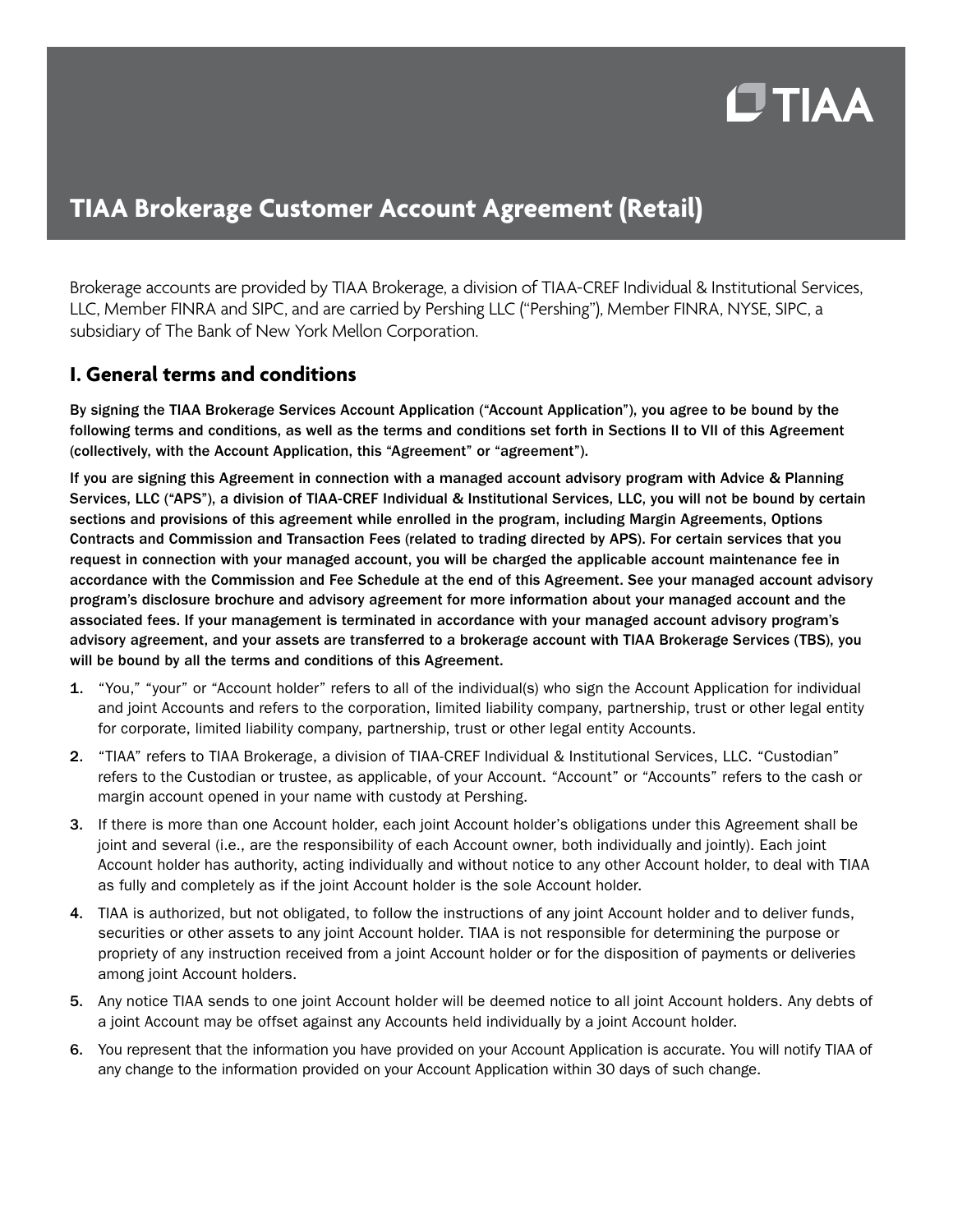- 7. You will promptly notify TIAA within 10 days if you become a director, 10% beneficial shareholder or an affiliate of a publicly traded company, or if you become a member firm or an employee of any securities exchange, or a self-regulatory organization or a corporation of which security exchange owns a majority of the capital stock.
- 8. You are responsible for determining the suitability of your Account transactions in light of your stated investment objectives and financial situation. TIAA has no responsibility for any such determination unless TIAA has otherwise specifically agreed in writing in connection with an advisory program or a TIAA representative has given advice directly to you that is clearly identified as a TIAA recommendation for you to buy, sell or hold a particular security or securities, or use a particular investment strategy, for your Account.
- 9. If TIAA makes such a recommendation, TIAA believes it is suitable for you at the time of the recommendation. TIAA has no ongoing duty to ensure the recommendation continues to be suitable for you. You have an affirmative duty to monitor for profits and losses in your Account and to modify your trading decisions accordingly. Furthermore, unless TIAA has otherwise specifically agreed in writing in connection with an advisory program, you acknowledge that: (a) TIAA does not have discretionary authority over your Account or an obligation to review or make recommendations for the investment of securities or cash in your Account; (b) you will rely on multiple sources of information in making investment decisions for your Account; (c) any information TIAA may provide will not serve as the primary basis for any investment decision you make or made on your behalf; and (d) TIAA does not provide investment advice or otherwise act as a "fiduciary" as that term is defined in the Employee Retirement Income Security Act of 1974, as amended, or Section 4975 of the Internal Revenue Code.
- 10. You acknowledge that TIAA offers many different Account types and you are responsible for selecting the type most appropriate for your needs. TIAA provides no subaccounting recordkeeping services or similar support for Accounts beneficially held by more than one owner.
- 11. TIAA may provide you with market data or research relating to securities and securities markets but does not guarantee the accuracy, completeness or timeliness of such information. Such market data or research is not personalized or in any way tailored to your personal financial circumstances or investment objectives, unless TIAA has otherwise specifically agreed in writing in connection with an advisory program. Other than in limited circumstances, TIAA limits the research available regarding mutual funds to certain mutual funds and shares classes of mutual funds that provide TIAA with a minimum level of compensation. You may be able to obtain research on such other mutual funds through other providers.
- 12. You understand that none of TIAA, Pershing and Custodian provide legal, tax or accounting advice and none of their employees are authorized to give any legal, tax or accounting advice, and you will not solicit or rely upon any such advice from TIAA, Pershing or the Custodian or their employees, whether in connection with transactions in or for your Account or otherwise.
- 13. You acknowledge this Agreement contains a pre-dispute arbitration clause. By signing an arbitration agreement, the parties agree as follows:
	- a. All parties to this Agreement are giving up the right to sue each other in court, including the right to a trial by jury, except as provided by the rules of the arbitration forum in which a claim is filed.
	- b. Arbitration awards are generally final and binding; a party's ability to have a court reverse or modify an arbitration award is very limited.
	- c. The ability of the parties to obtain documents, witness statements and other discovery is generally more limited in arbitration than in court proceedings.
	- d. The arbitrators do not have to explain the reason(s) for their award unless, in an eligible case, a joint request for an explained decision has been submitted by all parties to the panel at least 20 days prior to the first scheduled hearing date.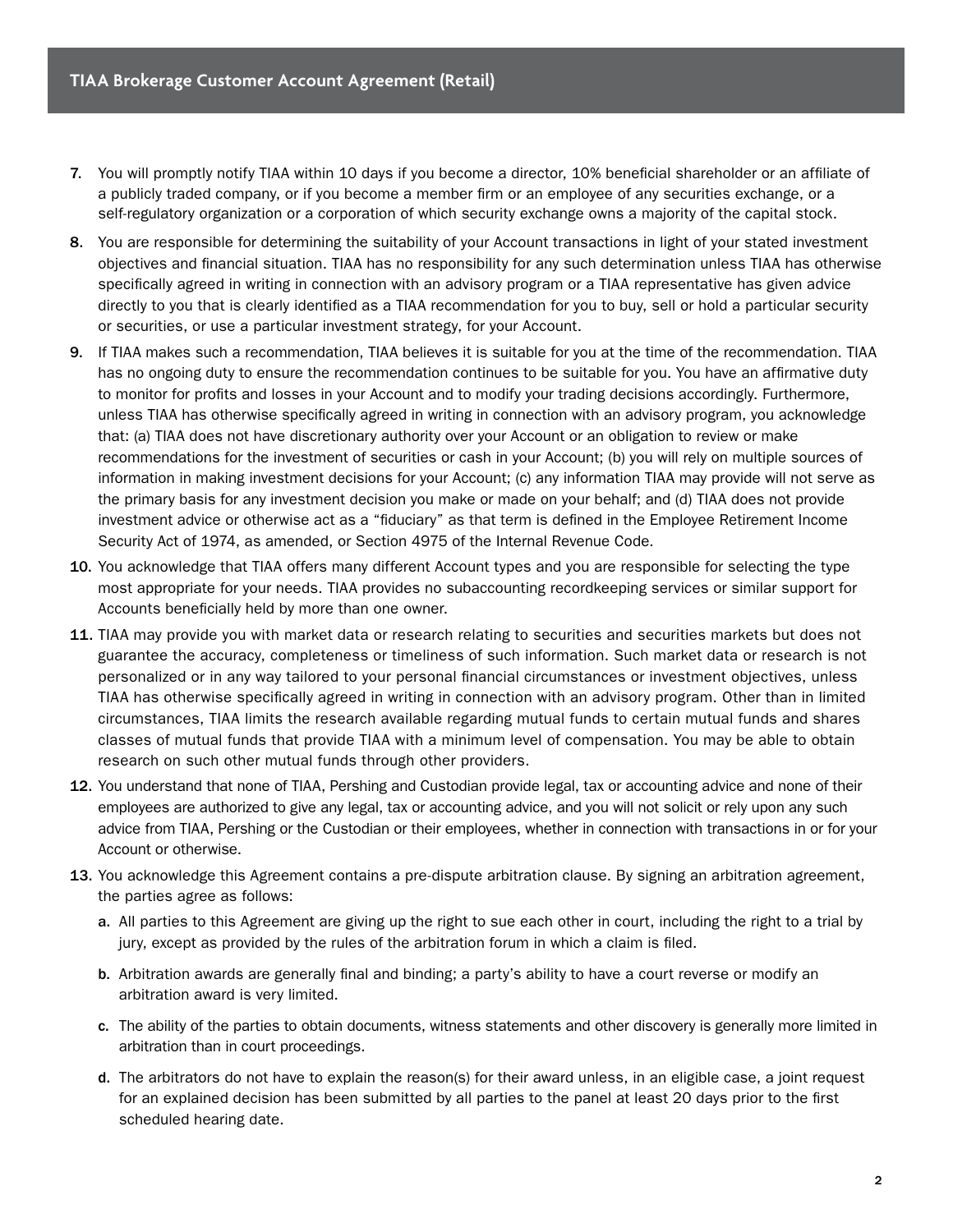- e. The panel of arbitrators may include a minority of arbitrators who were or are affiliated with the securities industry.
- f. The rules of some arbitration forums may impose time limits for bringing a claim in arbitration. In some cases, a claim that is ineligible for arbitration may be brought in court.
- g. The rules of the arbitration forum in which the claim is filed, and any amendments thereto, shall be incorporated into this Agreement.

ANY CONTROVERSY THAT SHALL ARISE BETWEEN THE ACCOUNT HOLDER AND TIAA, TIAA's AFFILIATES, PERSHING AND/OR THE CUSTODIAN (INCLUDING, BUT NOT LIMITED TO, CONTROVERSIES CONCERNING ANY ACCOUNT, ORDER OR TRANSACTION, OR THE CONTINUATION, PERFORMANCE OR BREACH OF THIS OR ANY OTHER AGREEMENT BETWEEN THE ACCOUNT HOLDER AND TIAA, TIAA's AFFILIATES, PERSHING AND/OR THE CUSTODIAN, WHETHER ENTERED INTO OR ARISING BEFORE, ON OR AFTER THIS ACCOUNT IS OPENED) SHALL BE SUBMITTED TO ARBITRATION BEFORE AND ONLY BEFORE THE FINANCIAL INDUSTRY REGULATORY AUTHORITY. ARBITRATION MUST BE COMMENCED BY SERVICE UPON THE OTHER PARTY OF A WRITTEN DEMAND FOR ARBITRATION OR A WRITTEN NOTICE OF INTENTION TO ARBITRATE, THEREIN INDICATING THE ARBITRATION TRIBUNAL. NO PERSON SHALL BRING PUTATIVE OR CERTIFIED CLASS ACTION TO ARBITRATION, NOR SEEK TO ENFORCE ANY PREDISPUTE ARBITRATION AGREEMENT AGAINST ANY PERSON WHO HAS INITIATED IN COURT A PUTATIVE CLASS ACTION; OR WHO IS A MEMBER OF A PUTATIVE CLASS WHO HAS NOT OPTED OUT OF THE CLASS WITH RESPECT TO ANY CLAIMS ENCOMPASSED BY THE PUTATIVE CLASS ACTION UNTIL: (i) THE CLASS CERTIFICATION IS DENIED; (ii) THE CLASS IS DECERTIFIED; OR (iii) THE CUSTOMER IS EXCLUDED FROM THE CLASS BY THE COURT. SUCH FORBEARANCE TO ENFORCE AN AGREEMENT TO ARBITRATE SHALL NOT CONSTITUTE A WAIVER OF ANY RIGHTS UNDER THIS AGREEMENT EXCEPT TO THE EXTENT STATED HEREIN. ANY ARBITRATION AWARD SHALL BE FINAL AND BINDING, AND ANY COURT HAVING JURISDICTION MAY ENTER JUDGMENT THEREON.

14. Unless otherwise specified in writing in connection with an advisory program, you acknowledge that you will be charged a commission on applicable transactions and other account-related fees including, but not limited to, service fees and Cash Solutions Account fees in accordance with the standard TIAA Commission and Fee Schedule, as in effect from time to time. TIAA receives remuneration in connection with the mutual funds that you invest in, including, but not limited to, money market funds and exchange traded funds, including 12b-1 fees and other compensation from Pershing, or a mutual fund's distributor, transfer agent or investment adviser for marketing, shareholder services and/or distribution services. Additionally, Teachers Advisors, Inc., the investment adviser to TIAA-CREF Funds, and the advisory entities of TIAA's wholly owned subsidiary, Nuveen Fund Advisors, LLC, the investment adviser to the Nuveen Funds, receive fees from the mutual funds for investment advisory and/ or fund administration services. See the respective mutual funds' prospectus or statement of additional information for mutual fund payment information. With certain exceptions, TIAA limits the mutual funds available for purchase through your account to mutual funds, or share classes of a mutual fund, that include a minimum level of compensation to TIAA. In some cases, TIAA makes available for purchase multiple share classes of mutual funds, including multiple share classes of the Nuveen Funds and TIAA-CREF Funds. However, not all share classes of all mutual funds may be available for purchase, including in some cases, the lowest cost share classes of mutual funds. Mutual fund purchases are subject to the initial and subsequent minimum investment amounts as set forth in the mutual funds' prospectuses. You may also be able to purchase other share classes of the mutual funds from the mutual funds directly or through other providers. The mutual funds available through the Platform, including available share classes of particular mutual funds, may change over time at TIAA's discretion. The fees charged with respect to any mutual fund classes that are now or in the future are made available through the Platform may also change over time at TIAA's discretion or by the mutual fund itself. For more information on how TIAA gets paid for its products and services, please refer to our "Regulation Best Interest-Form CRS" located at the bottom of the home page of our website at https://www.tiaa.org/public/pdf/support/regbi/TIAA\_FormCRS.pdf.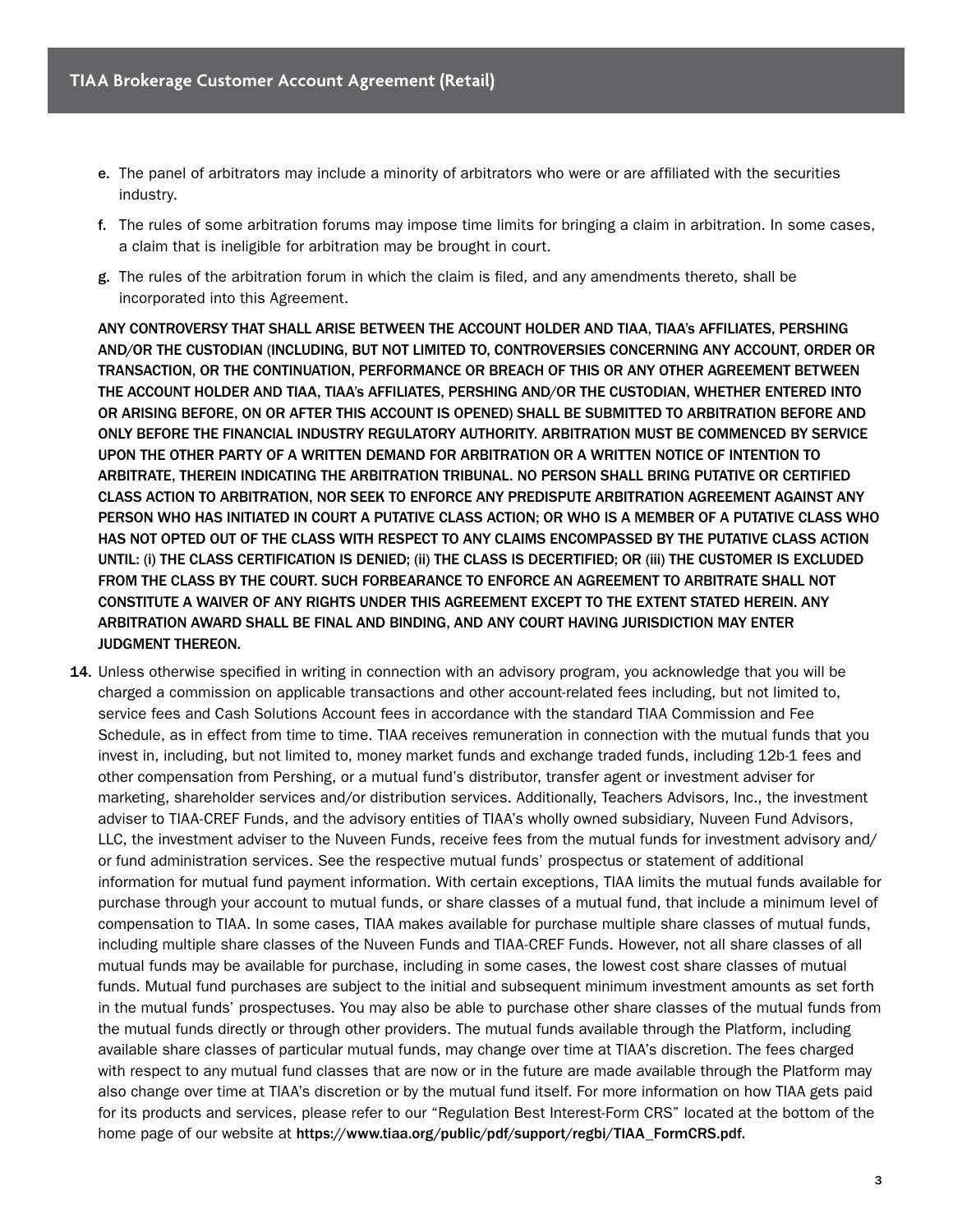- 15. TIAA may suspend or terminate your Account at any time, for any reason and without prior notice to you. If you do not fund your Account within 30 days of Account opening or your account remains unfunded and inactive (no statement is generated) during any three-month consecutive period, TIAA reserves the right to close your Account without prior notice to you. Once your account is closed, for any reason, TIAA Brokerage reserves the right to reject any new account application submitted by you or on your behalf. In addition, if you maintain a small balance in your Account (for example, \$100 or less), during any three-month consecutive period, TIAA reserves the right to close your Account without prior notice to you. A check will be mailed to you after your account is closed. You shall have 30 days from receiving notice of termination of your Account to transfer all holdings from within your Account to another broker/ dealer of your choosing. Should you fail to complete this transfer within 30 days, TIAA may liquidate all holdings within your Account and mail you a check for any proceeds. This may result in a taxable event. In the event your Account is liquidated, you agree to be liable for any resulting losses and costs incurred by TIAA. You may close your Account at any time by giving TIAA notice.
- 16. You acknowledge that, at the time you place a trade, you are solely responsible for ensuring that you have sufficient funds in your Account to cover your purchase. You also acknowledge that TIAA may review, reject, cancel or modify any securities transactions that you have entered at any time, for any reason and without prior notice to you.
- 17. You acknowledge that you will pay in full for securities you purchase by the settlement date. For transactions not paid for by the settlement date, TIAA shall have the right, without notice to you, to sell the securities purchased.
- 18. You authorize TIAA to accept your oral or electronic instructions for the purchase and sale of securities. You acknowledge that such instructions must be placed through designated TIAA channels. TIAA will not accept orders or instructions sent via electronic or postal mail (including, but not limited to, U.S. mail or overnight delivery).
- 19. When you change any instruction on a limit order, you are responsible for any open order, and any actions by you that modify or impact an open order. If you fail to do so, you understand that you will be responsible for any loss, including applicable commission charges. You are responsible for knowing the status of your pending orders, and any duplication by you of a pending order will be considered authorized by you. You understand and acknowledge that all Good Till Canceled (GTC) orders entered will expire in 90 days.
- 20. You acknowledge that to deter frequent trading within mutual funds, a short-term redemption fee may be assessed against any transaction that results in mutual fund shares being held for less than six months. This fee is in addition to any short-term redemption fee or restriction the underlying mutual fund may independently assess against the same transaction. Each of TIAA, Pershing and/or Custodian reserves the right to restrict access to the purchase of mutual fund shares within any account deemed at their sole discretion to engage in excessive or abusive short-term trading patterns. Additionally, in the event Pershing or Custodian, as the case may be, is instructed by the issuer of a mutual fund to restrict your access to such mutual fund's shares, such a restriction may remain in place until Pershing or Custodian receives notice from the issuer to remove the restriction.
- 21. You agree that TIAA, Pershing and or Custodian may place trading, disbursement or other full or partial restrictions on your account as deemed necessary, including but not limited to, the following circumstances: pursuant to a court order, tax levy, or garnishment; at the request of a government agency or law enforcement authority; in the event that your account is restricted (including, but not limited to, trading or trade-related violations, or termination of custodianship at the age of termination); in the event that a deposit has not yet settled; or in the event of a dispute between joint tenants. You agree to abide by any such restriction and not to initiate trades or transactions which would violate the restriction. You agree to allow us to liquidate securities in your account to satisfy any court order, garnishment, tax levy, or other legal obligation imposed by a court or government agency. You agree not to hold TIAA, Pershing or Custodian liable for any trading losses, lost profits, tax obligation, or other damages resulting from liquidations or trading or disbursement restrictions imposed on your account in connection with a court order, tax levy, garnishment or other legal proceeding.
- 22. You understand that "penny stocks" (generally defined as any equity security priced below \$5 a share) are generally considered high-risk investments and should be purchased purely for speculation. You acknowledge that any order you place for penny stocks was not solicited by TIAA and was solely your decision.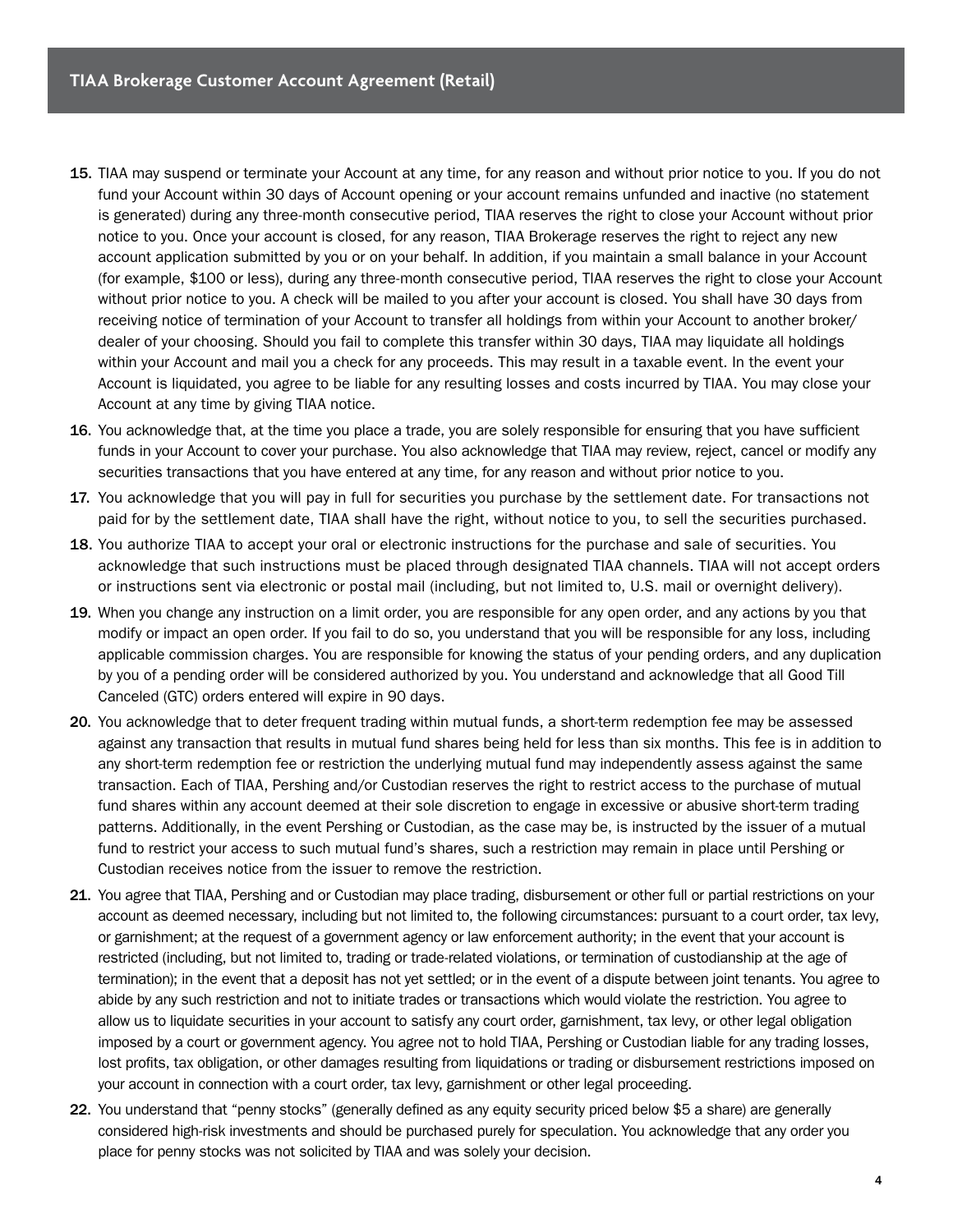- 23. If at any time you shall enter into any transaction for the purchase or resale of an option contract, you hereby agree to abide by the rules of any national securities association, registered securities exchange or clearing organization applicable to the trading of option contracts and, acting alone or in concert, will not violate the position or exercise limitation rules of any such association or exchange or of the Options Clearing Corporation or other clearing organization.
- 24. Exercise assignment notices for options contracts are allocated among short positions pursuant to a procedure that randomly selects from all short options positions, including positions established on the day of the assignment, those contracts that are subject to exercise. A more detailed description of this random allocation procedure is available on request. All short options positions are liable for assignment at any time.
- 25. Some account types may permit trading in a limited range of securities (e.g., mutual funds) and you acknowledge that you must follow TIAA procedures to obtain expanded trading privileges for such accounts. TIAA, Pershing and/or Custodian, in their sole discretion, may eliminate or restrict your ability to purchase particular securities, investments or other property due to volatility or other factors.
- 26. You acknowledge that TIAA will send all communications to you at the mailing address you provided on your Account Application, or at such other address, as you may subsequently provide to TIAA in writing, and that all communications so sent in writing shall be deemed delivered, whether actually received or not.
- 27. You acknowledge that federal law requires that TIAA verify your identity by obtaining, among other information, your name, date of birth, address and government-issued identification number before opening your Account. This information is necessary to help the government fight the funding of terrorism and money laundering activities. TIAA may gather and verify this information with respect to any other person authorized to effect transactions in your Account. For certain entities, such as trusts, estates, corporations, partnerships or other organizations, TIAA may require additional identifying documentation. TIAA may restrict and/or close your Account if TIAA cannot verify this information. TIAA will not be responsible for any loss, costs and/or expenses resulting from your failure to provide this information, or from any related restriction or closing of your Account.
- 28. You authorize us to exchange credit information about you and your Account with others. As required by law, you are notified that any negative credit report reflecting on your credit record may be submitted to a credit reporting agency if you fail to fulfill the terms of your credit obligations. We may request a credit report on you, and upon request, we will state the name and address of the consumer reporting agency that furnished it. If we extend, update, review or renew your credit, we may request a new credit report without notifying you.
- 29. You acknowledge that any person acting as a trustee, Custodian or fiduciary for your Account is liable for all activity within the Account. TIAA will not review any action or inaction taken by a trustee, Custodian or fiduciary with respect to your Account. You agree to indemnify and hold harmless TIAA, its directors, employees, agents, affiliates and assigns from and against any and all losses, claims or financial obligations (including reasonable attorney's fees) that may arise from any act or omission it may suffer from the activity of any trustee, Custodian or fiduciary you appoint with respect to your Account.
- 30. You acknowledge that where you provide TIAA with written notice that an unaffiliated third-party advisor has discretionary authority over your Account, TIAA and its affiliates bear no liability or responsibility for any action taken by the third-party advisor. TIAA may rely and act upon any direction given by the third-party advisor, unless and until TIAA receives written notice from you revoking the third-party advisor's discretionary authority. You are responsible for confirming that such written revocation has been received and processed. You agree to indemnify and hold harmless TIAA, its directors, employees, agents, affiliates and assigns from and against any and all losses, claims or financial obligations (including reasonable attorney's fees) it may suffer from the activity of any unaffiliated third-party advisor you appoint with respect to your Account.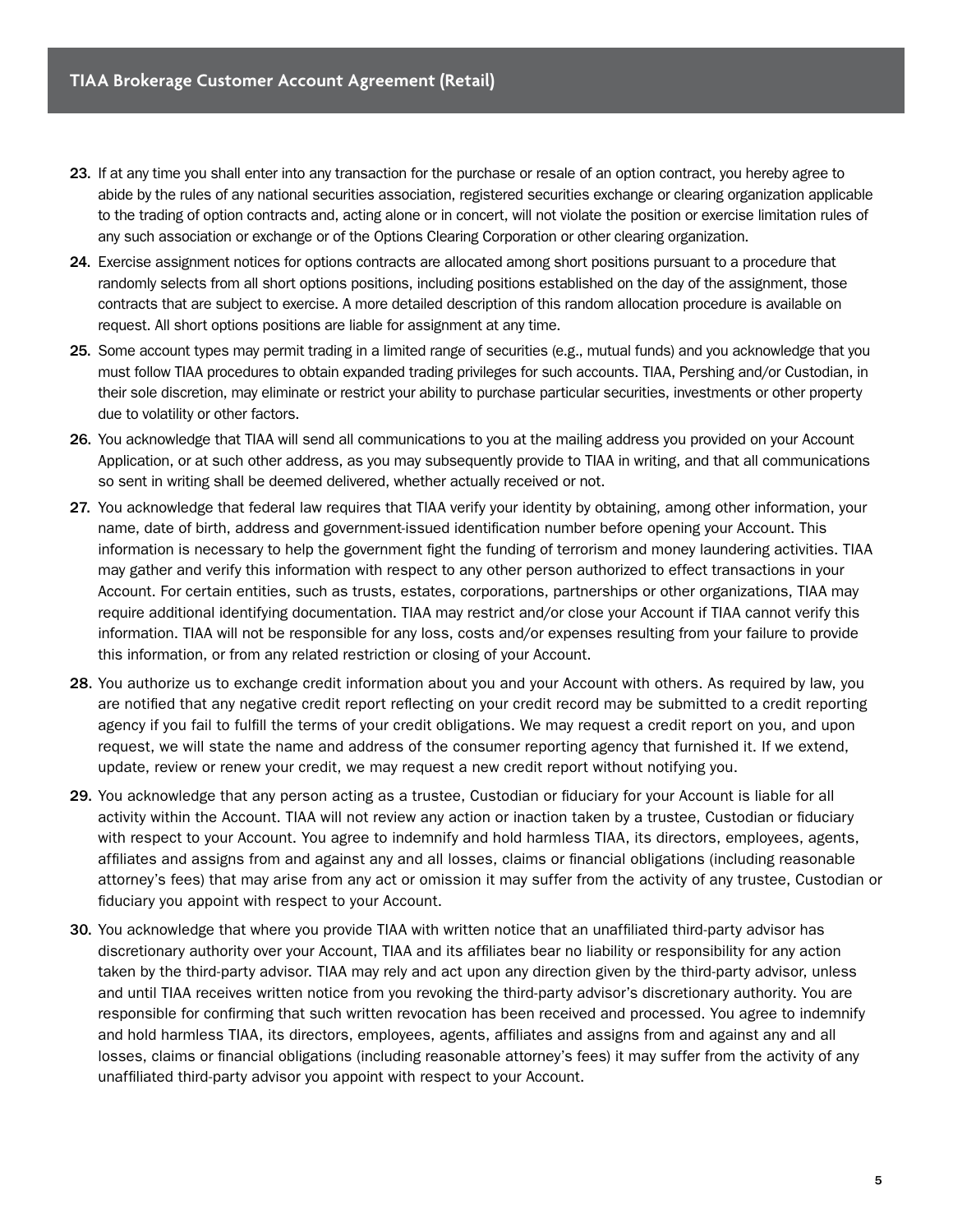- 31. You understand that the Internal Revenue Service ("IRS") generally requires TIAA to report annually, on Form 1099-B (the "1099-B Annual Information Report"), any gross proceeds you receive from the sale of securities, your "cost basis" for securities sold, whether any gain or loss on a security is long term or short term, and whether any reported loss is disallowed due to the application of wash sale rules.
- 32. In order to calculate the gain or loss on the sale of a covered security, a tax lot relief method (also called a cost accounting method) must be selected. A tax lot relief method is a way of computing the realized gain or loss for an asset sold in a taxable transaction. It determines which lot of a security, as well as its associated cost basis and the holding period, is used in computing the gain or loss. TIAA's default tax lot relief method is First In, First Out ("FIFO"). You should consult with your personal tax advisor or financial planner to determine your specific reporting requirements and which tax lot relief method makes sense for you. To make a change to TIAA's default method, you must select a different method by submitting your request in writing to TIAA. All cost basis identification methods, including specific lot selection, must be made prior to the settlement date of your transaction. TIAA and its affiliates shall have no liability for any damages you may incur as a result of (i) TIAA providing the required 1099-B Annual Information Report to the IRS, or (ii) any differences in the cost basis reported by TIAA to the IRS and your actual adjusted cost basis.
- 33. TIAA, Pershing and/or Custodian may charge certain fees, including an annual fee, to your Account for the financial services provided to you under this Agreement. Your Account may also incur service charges based upon Account activity, items returned unpaid, stop-payment orders, garnishments, levies, copies or images of cancelled checks or for other Account services related to your Account. The fees and charges are set forth in the Commission and Fee Schedule at the end of this Agreement, and they are subject to change with notice or advance notice provided to you only if required by applicable law.

You agree to repay TIAA, Pershing and/or Custodian all of their respective expenses, including attorneys' fees and legal expenses, to collect money you owe to Pershing, Custodian, Administrator, Bank, Check Free and/or TIAA because of your Account or for any dispute relating to your Account.

- 34. All of your securities and other property in any Account (margin or cash) in which you have an interest or which at any time are in your possession or under your control other than retirement Accounts, such as IRAs, shall be subject to a lien for the discharge of any and all indebtedness or any other obligations you may have to TIAA. Securities and other property held in retirement accounts, such as IRAs, are not subject to this lien, and are not used as security for the payment of your obligations or indebtedness for other Accounts (cash or margin) that you maintain with TIAA. In enforcing the lien, TIAA may, at its sole discretion, determine which securities and other property held in your Account are to be sold or which contracts are to be closed, except where prohibited by law.
- 35. TIAA may also transfer securities or other property from any of your Accounts, whether individual or joint, to any of your other Accounts in order to satisfy deficiencies in any of your Accounts, except where prohibited by law. You grant TIAA the right of set-off in satisfaction of any debt in your Account, except where prohibited by law. You agree to pay any costs or expenses incurred by TIAA, including reasonable attorney's fees, that result from your failure to properly settle any securities transactions or pay any debt, or otherwise satisfy your obligations under this Agreement. You acknowledge that your Account may be subject to interest on any debit balances resulting from your failure to make payment in full for securities purchased from proceeds of sales paid prior to settlement date, or for other charges that may be made to the Accounts.
- 36. You acknowledge that TIAA may, at its discretion, allow certain holdings and/or positions not held in custody by Pershing to be reflected on your Account brokerage statement. Where TIAA permits this, TIAA reports these held-away holdings and/or positions based solely upon information provided by a third party. TIAA is not responsible for the accuracy of any information regarding held-away holdings and/or positions, and does not verify or use a third party to verify the accuracy of such holdings and/or positions. In connection with annuities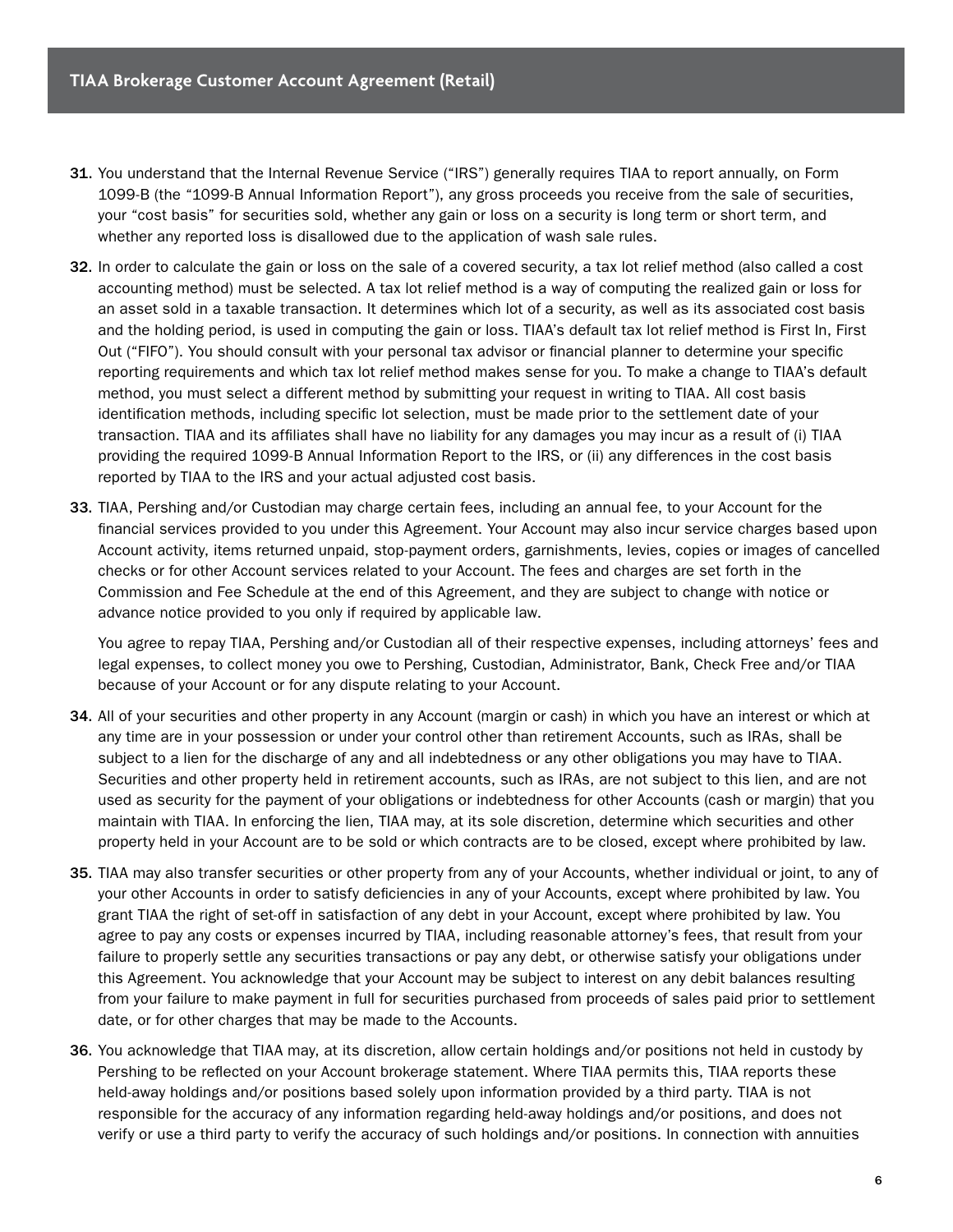sold to you through TIAA or TIAA Insurance Agency that are reflected on your Account brokerage statement but not held in custody by Pershing, TIAA and TIAA Insurance Agency receive remuneration from issuers of the annuities, including commissions.

- 37. Your Account includes a Sweep Program feature which automatically transfers available uninvested cash balances in your Account at the end of each Business Day to a money market fund or bank sweep deposit account (each a "Sweep Vehicle" and together the "Sweep Program") and facilitates the redemption of available shares of any such money market funds or the transfer of available cash balances from any such bank sweep deposit accounts to your Account to cover purchases of securities and other debits in your Account. Available Sweep Vehicles vary based on account type. You direct us to use the Sweep Vehicle indicated on your Account Application as the Sweep Vehicle for your Account and, if you fail to indicate a Sweep Vehicle, you direct us to use the default Sweep Vehicle indicated therein. If your account type includes only one Sweep Vehicle, you acknowledge that the Sweep Vehicle set forth in the Account Application will serve as the sweep option in which all available uninvested cash balances in your Account will be allocated at the end of each Business Day. Different Sweep Vehicles may have different rates of return and different terms and conditions, including, but not limited to, requiring minimum cash balances in your Account before such balances may be swept to a Sweep Vehicle. Money market mutual funds are securities that are registered with the U.S. Securities and Exchange Commission ("SEC") under the Investment Company Act of 1940 and the Securities Act of 1933. Although money market funds attempt to maintain a stable net asset value of \$1 per share, there is no guarantee that the fund will in fact maintain a \$1 per share stable net asset value. Money market funds are not insured by the Federal Deposit Insurance Corporation ("FDIC"). Money market funds are, however, securities subject to protection by the Securities Investor Protection Corporation ("SIPC") in the event of insolvency of Pershing, LLC as the brokerage firm holding your Account and cash or securities owed to you. SIPC is a non-profit member corporation funded primarily by member securities brokerage firms registered with the SEC, which protects customers up to certain limits in the event of the failure of a brokerage firm where cash and securities are owed to customers. See the TIAA Brokerage Services SIPC Asset Protection Guide for more information. SIPC does not protect against loss due to market fluctuation or failure of the issuer of a money market fund. More specific information about a particular money market mutual fund, including applicable fund restrictions, fees and expenses and other important information, can be found in the fund's prospectus. Bank sweep options are deposit accounts held at one or more banks. Deposit accounts pay interest on deposits pursuant to the terms and conditions in the disclosure document for the applicable bank sweep option. Interest rates may fluctuate and may vary among banks. Deposit accounts are not subject to SIPC protection. They are subject to FDIC insurance up to applicable limits. FDIC insurance protects against loss of deposit amounts in the event the bank holding the deposits fails. More specific information about particular bank sweep options, including applicable FDIC insurance limits, interest amounts and other important information can be found in the applicable bank sweep disclosure document. Prospectuses or similar disclosure documents for the Sweep Vehicle option(s) available for your Account are available by calling 800-842-2252. You agree to review these disclosure documents prior to opening your Account. TIAA may change the terms and conditions of the Sweep Program and the Sweep Vehicle options available for your Account, at its sole discretion. TIAA will provide you with written notice in advance of adding, changing or deleting Sweep Vehicle options for your Account or making other changes to the Sweep Program to the extent required by applicable law. TIAA may receive 12b-1 and similar service fee payments from Sweep Vehicles. Please consult the prospectus or similar disclosure document for each Sweep Vehicle for more information concerning such fees. TIAA, FSB, a TIAA affiliate, holds deposits in connection with the TIAA Bank Brokerage Sweep Vehicle bank sweep option described in Paragraph 38 below and in connection therewith earns net income from the difference TIAA, FSB pays on the deposit accounts and the income it earns on loans, investments and other assets.
- 38. As set forth in Paragraph 37 above, Sweep Vehicle options vary by account type. The following paragraph applies to account types with a bank deposit option.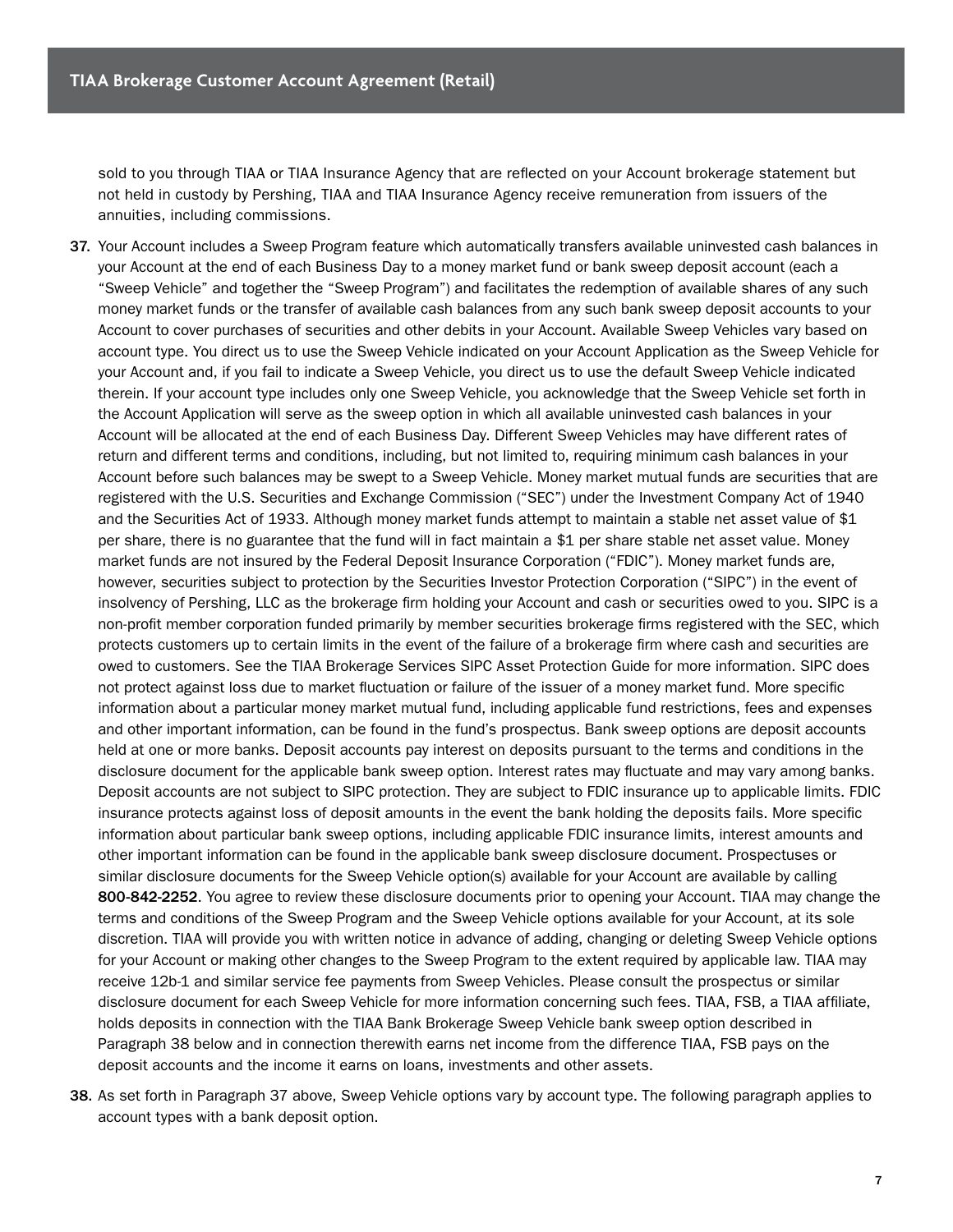The TIAA Bank Brokerage Sweep Account. The following describes your bank sweep option if your Account Application indicates that the Sweep Vehicle for your Account is the TIAA Bank Brokerage Sweep Account; if you have selected the TIAA Bank Brokerage Sweep Account as your Sweep Vehicle; if you have failed to select a Sweep Vehicle on your Account Application and the TIAA Bank Brokerage Sweep Account is the default sweep vehicle for the account; or if TIAA has notified you that TIAA is replacing the existing bank Sweep Vehicle for your Account with the TIAA Bank Brokerage Sweep. The TIAA Bank Brokerage Sweep comprises two separate Sweep Vehicles used in combination: (1) the TIAA Bank Brokerage Sweep Vehicle which automatically sweeps eligible cash balances in an Account up to the Maximum Deposit Amount (defined below) into interest-bearing deposit accounts at TIAA, FSB (a TIAA affiliate); and (2) the Liquid Insured Deposits ("LIDs") Sweep Vehicle which is used as an overflow Sweep Vehicle to automatically sweep eligible cash balances in excess of the Maximum Deposit Amount into interest-bearing deposit accounts with participating banks unaffiliated with TIAA ("LIDs banks"). The TIAA Bank Brokerage Sweep Vehicle will serve as the primary bank Sweep Vehicle for eligible cash balances in an Account up to a maximum deposit amount set by TIAA, FSB. The Maximum Deposit Amount for an Account is currently \$248,500 and is subject to change by TIAA, FSB with notice to you. Interest that accumulates in your account may cause your balance to exceed the Maximum Deposit Amount; however, in no event will the balance exceed the then-current FDIC insurance limits for deposit amounts held at a bank in the same right and capacity. The LIDs Sweep Vehicle will be used as an overflow sweep for eligible cash deposits in an Account which exceeds the Maximum Deposit Amount ("Excess Balances") plus any interest accrued. Only Excess Balances in an Account are eligible to use the LIDs Sweep Vehicle. By way of example, if an Account holds \$300,000 in eligible cash balances, the first \$248,500 will be automatically swept into interest-bearing deposit accounts with TIAA, FSB through the TIAA Bank Brokerage Sweep. The remaining \$51,500 in eligible cash balances will be automatically swept into interest-bearing accounts with participating banks unaffiliated with TIAA through the LIDs Sweep Vehicle. By way of further example, if the Account instead holds \$248,500 or less in eligible cash balances, such eligible cash balances will be automatically swept into interestbearing deposit accounts with TIAA, FSB through the TIAA Bank Brokerage Sweep. Please review the separate disclosure documents for the TIAA Bank Brokerage Sweep Vehicle and the LIDs Sweep Vehicle carefully.

Other Bank Sweep Options. For some Accounts, TIAA may make the Liquid Insured Deposits Sweep Vehicle on its own (i.e., not in combination with the TIAA Bank Brokerage Sweep Vehicle described above). TIAA may change this option by replacing it with the TIAA Bank Brokerage Account Sweep Vehicle described above or otherwise adding or deleting bank sweep options. TIAA will provide prior written notice to such Account holders as set forth in Paragraph 37 above prior to making any such changes.

It is your sole responsibility to monitor the total balances you have across your accounts with TIAA, FSB and/or the LIDs banks to ensure that your deposit amounts held at any bank in the same right and capacity, directly or indirectly (with the bank or through your account), do not exceed \$250,000, which currently is the maximum amount eligible for FDIC insurance coverage for a single bank. Amounts you hold at any bank, including TIAA, FSB or a LIDs bank, in excess of \$250,000 will not receive FDIC insurance coverage. For example, if you have a deposit account and a certificate of deposit ("CD") with the same bank, the aggregate dollar amount of the deposit account and the CD including accrued interest in excess of \$250,000 will not be FDIC-insured. A list of participating LIDs banks can be viewed online by going to https://www.pershing.com/\_global-assets/pdf/liquid-insured-bank-list.pdf or by contacting TIAA for a written copy. Once you have investment within the LIDS sweep, you may opt out of having funds swept to a participating LIDs bank by contacting us at 800-842-2252 weekdays, 8 a.m. to 7 p.m. (ET); a representative can take such instructions over the phone.

39. You acknowledge TIAA is obligated by federal securities laws to provide your name, address and holdings information to issuers of those securities upon request, unless you instruct TIAA in writing not to do so.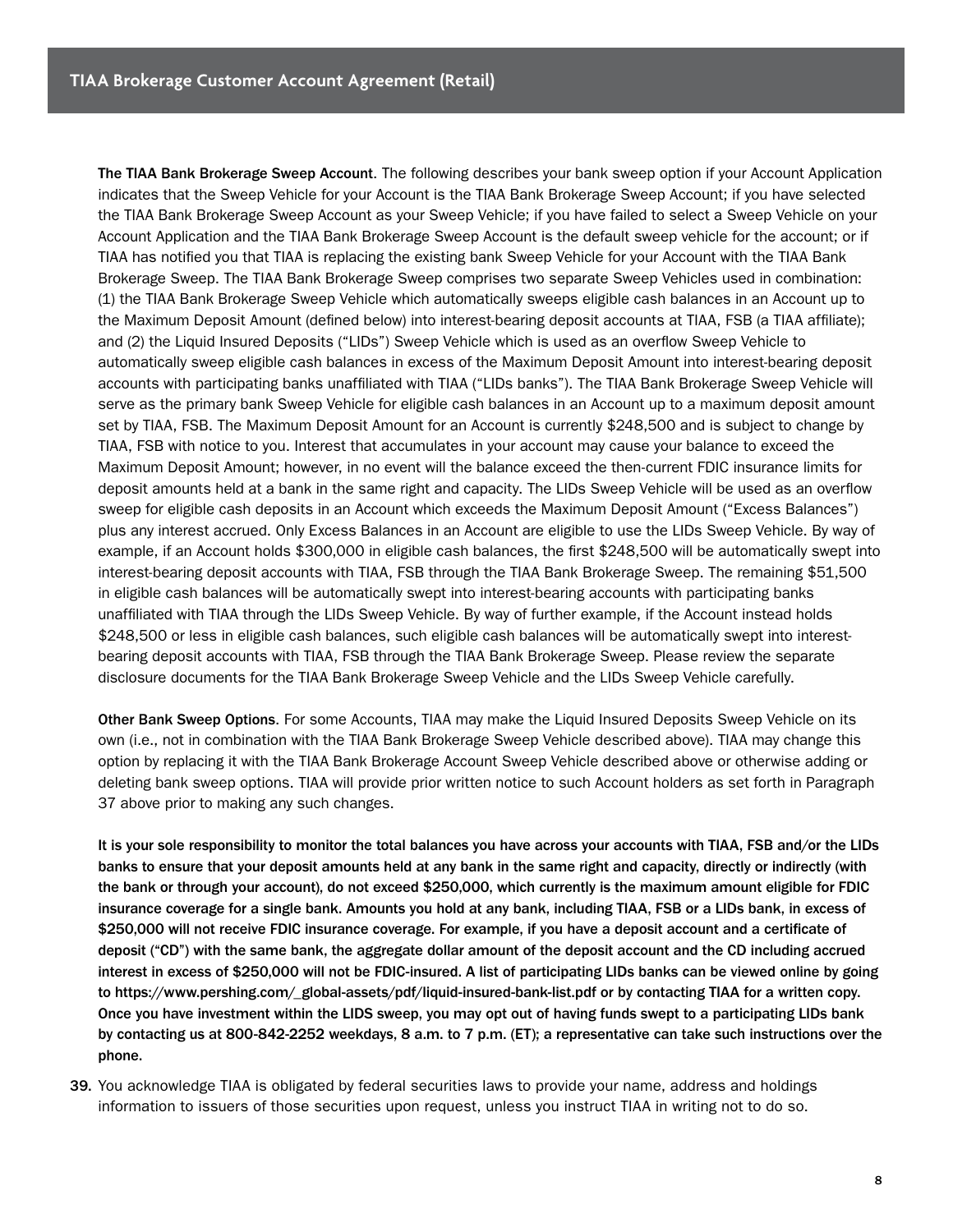- 40. For the parties' mutual protection, you understand, agree and expressly consent to our electronic recordation of any of your telephone conversations with us and to our monitoring of your electronic communications with us, including, but not limited to, email and facsimile transmission.
- 41. You acknowledge receipt of the TIAA Privacy Notices.
- 42. Securities which are held for your Account and which are in "street name," or are being held by a securities depository, are commingled with the same securities being held for other customers of TIAA and for Pershing's own customers. Your ownership of these securities is reflected in Pershing's records. You have the right at any time to require delivery to you of any such securities that are fully paid for or are in excess of margin requirements. The terms of many bonds allow the issuer to partially redeem or "call" the issue prior to maturity date. Certain preferred stocks are also subject to being called by the issuer. Whenever any such security being held by Pershing is partially "called," Pershing will determine through a random selection procedure as prescribed by the New York Stock Exchange rules, the ownership of the securities to be submitted for redemption. In the event that such securities owned by you are selected and redeemed, your Account will be credited with the proceeds. Should you not wish to be subject to this random selection process, you must instruct TIAA to have Pershing deliver your securities to you. Delivery will be effected provided, of course, that your position is unencumbered or had not already been called by the issuer as described, prior to receipt by Pershing of your instructions. The probability of one of your securities being called is the same whether they are held by you or by Pershing for you.
- 43. You acknowledge that various federal and state laws or regulations may be applicable to transactions in your Account regarding restricted securities, as defined by applicable securities laws and regulations. It is your responsibility to notify TIAA if your Account contains restricted securities and to ensure that any transaction you effect will comply with all applicable laws and regulations. You understand that transactions in restricted securities may take longer to process than transactions involving unrestricted securities. Notwithstanding the foregoing, TIAA may, at its sole discretion, refuse to permit restricted securities within your Account.
- 44. You acknowledge your responsibility to review your brokerage Account statements for accuracy and to notify TIAA, Pershing and/or Custodian within 30 days of receipt of any error or omission. If you fail to notify TIAA, Pershing and/or Custodian of any error or omission within this time frame, your brokerage Account statement shall be presumed accurate. You acknowledge your responsibility to review all confirmation statements for accuracy and notify TIAA, Pershing and Custodian immediately of any error or omission.

If your periodic customer statement indicates that securities were forwarded to you and you have not received them, you should notify TIAA or Pershing immediately. If notification is received within 120 days after the mailing date, as reflected on your periodic statement, replacement will be made free of charge. Thereafter, a fee for replacement may apply.

- 45. You acknowledge that if any provision or condition of this Agreement is held invalid or unenforceable for any reason by any court, or regulatory or self-regulatory agency or body, such provision or condition shall be fully severable, and this Agreement shall be enforced and construed as if such provision or condition had never comprised a part of this Agreement.
- 46. You acknowledge that this Agreement cannot be modified by conduct and/or the failure of TIAA, Pershing and/or Custodian at any time to enforce its rights hereunder to the greatest extent permitted by law, and shall not be deemed to waive, modify or relax any of the rights granted to TIAA, Pershing and/or Custodian herein, including any right to deal with collateral on all loans advanced to you.
- 47. You acknowledge that this Agreement constitutes the full and entire understanding between the parties with respect to the provisions herein, and that there are no oral or other agreements in conflict herewith. You acknowledge that each of TIAA, Pershing and/or Custodian reserves the right to amend this Agreement, by modifying or rescinding any of its existing provisions or by adding any new provision at any time upon written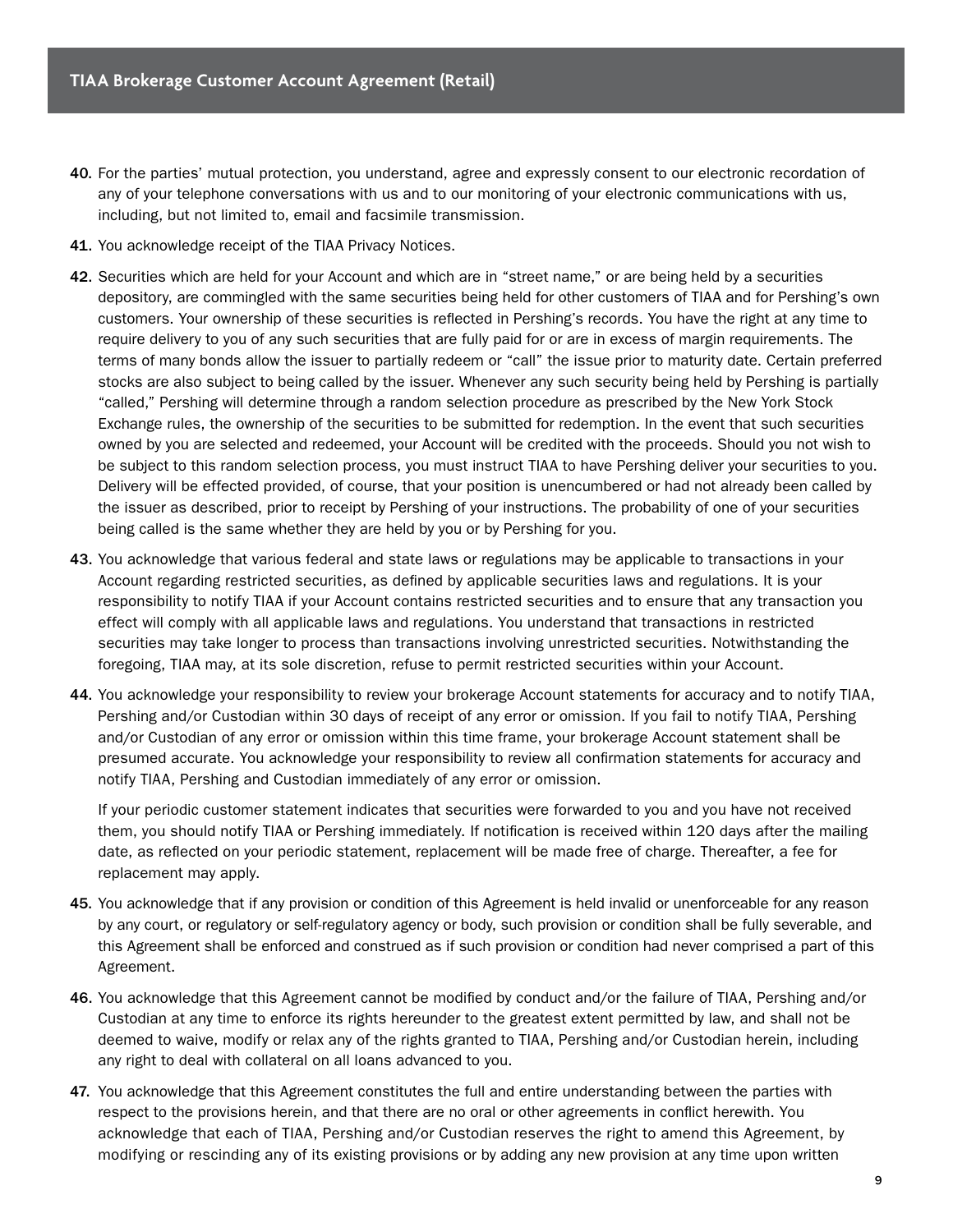notice to you on your brokerage Account statement(s), trade confirmation(s), or such other written or electronic notification, including, but not limited to, posting notice of such amendment(s) and/or the amended Agreement on the TIAA Brokerage website. The amended Agreement will be effective as of the date established by TIAA, Pershing and/or Custodian (the "Effective Date"). You agree that any future amendments made to the Agreement shall apply to your Account and to any subsequent Accounts you ask TIAA to establish for you in the future. The use of your Account after the Effective Date of the amendment(s) shall constitute your acknowledgment and agreement to be bound thereby. You are responsible for regularly checking for updates. You understand additional restrictions may apply to the brokerage services provided hereunder and additional documentation may be required by applicable law or TIAA, Pershing and/or Custodian's policies and procedures. You agree to comply with any such restrictions and promptly provide any documents or information requested.

- 48. This Agreement or any subsequently modified agreement shall cover all aspects of the Account(s) you may open or reopen with Pershing through TIAA, including, but not limited to, Account(s) with brokerage, Check-writing privileges, Card services and associated ACH Transactions and BillSuite Services, and shall inure to the benefit of each of our successors whether by merger, consolidation or otherwise, and assigns, and each of us may transfer your Account to our respective successors and assigns, and this Agreement shall be binding upon your heirs, executors, administrators, successors and assigns.
- 49. TIAA Brokerage and Pershing, in their capacity as clearing firm, may make the Account communications available in an electronic form instead of mailing them in paper form; according terms and conditions will be stated within the Electronic Delivery Terms and Conditions.
- 50. You acknowledge that telephone, Internet or any other electronic system, and software provided for use in accessing your Account information, is used at your sole risk and that neither TIAA, its vendors providing data, information or other services, including, but not limited to, any exchange (collectively, "service providers"), warrant that the service will be uninterrupted or error-free and that neither TIAA nor any such service providers will make any warranty as to the results that may be obtained from any of these systems. You further acknowledge that telephone, Internet and other electronic systems are provided on an as-is and as-available basis, without warranties of any kind, either expressed or implied, including, without limitation, those of merchantability and fitness for a particular purpose, other than those warranties which are implied by and incapable of exclusion, restriction or modification under applicable laws and regulations. None of TIAA, any service provider, Pershing or Custodian will be liable in any way to you or any other person for any inaccuracy, error or delay in, or omission of, any data, information or message, or the transmission or delivery of any data, information or message, or any loss or damages arising from or occasioned by: any inaccuracy, error, delay or omission, nonperformance, interruption in data due to neglect or omission by any service provider, any "force majeure" (i.e., loss caused directly or indirectly by flood, fire, war, terrorism, civil unrest, strikes, natural disaster, extraordinary weather conditions, earthquake or other acts of God, government restrictions or actions, interruptions of communications, exchanges or market rulings, suspension of trading or other conditions beyond TIAA's control, failure, or equipment or software malfunction) or any other cause beyond the reasonable control of any service provider.
- 51. You acknowledge that complaints regarding your Account are to be mailed to TIAA Brokerage, P.O. Box 1280, Charlotte, North Carolina 28201, or you may call 800-842-2252.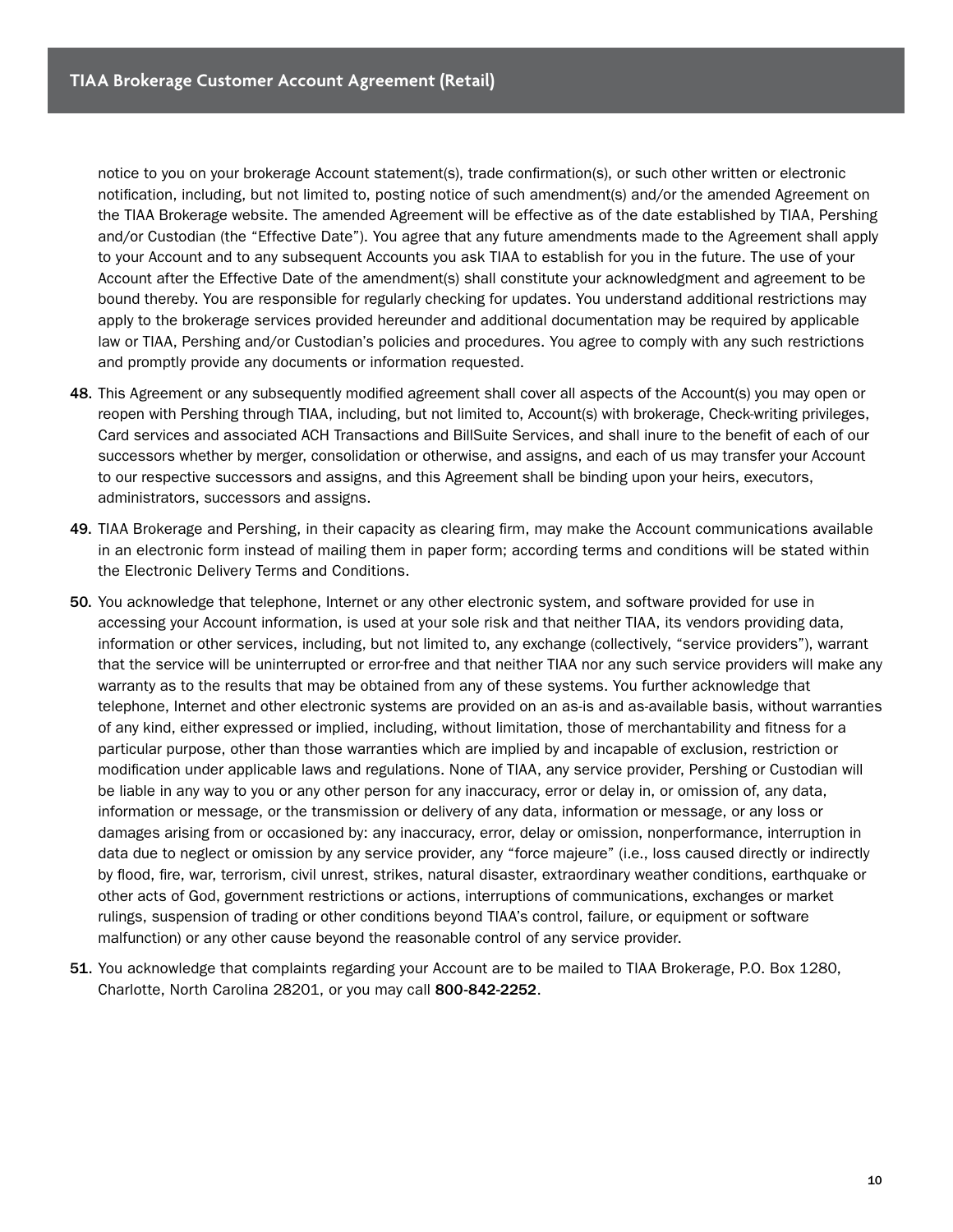- 52. The Agreement, all transactions made in your Account and all matters arising in connection with the Agreement will be governed by, and construed and enforced in accordance with, the laws of the State of New York (regardless of the choice of law rules thereof), provided, however, that the Banking Services Agreement and the BillSuite<sup>™</sup> Agreement set forth in Part IV will be governed by the laws of such state(s) as indicated in Part IV.
- 53. You agree that TIAA may assign this Agreement (in part or in full, and including assigning the role of clearing broker and custodian for the Account) to any third party or any subsidiary, affiliate or successor of TIAA. You hereby delegate and grant to TIAA the power and authority to make these changes on your behalf. TIAA will provide you with at least 30 days prior written notice of such assignment and you will be deemed to have consented to the assignment if you conduct any transactions in your Account or keep your Account open subsequent to receiving such a notice.

### **II. Trusted Contacts**

TIAA is committed to helping you protect your account(s) and information. One way to protect your interests is to appoint a Trusted Contact. A Trusted Contact is someone over the age of 18 whom you know and trust. This person will serve as a point of contact should we have questions concerning your overall well-being, whereabouts, or if we suspect you may be the victim of fraud or exploitation. The individual(s) you select may not take any action on your account and will not replace or affect existing powers of attorney. You should notify those you appoint as Trusted Contacts.

To appoint your Trusted Contact(s), log into your account at TIAA.org, click *Profile* at the top of the page. Within *More profile options*, click *Trusted Contacts* and complete the required Trusted Contact information, or contact us at 800-842-2252 to request a form to name a Trusted Contact.

Please note that TIAA, and its affiliates and representatives are authorized to contact the Trusted Contact(s) and disclose information about your account(s) to address possible financial exploitation, to confirm the specifics of your current contact information, health status, or the identity of any legal guardian, executor, trustee, or holder of a power of attorney, or as otherwise permitted under FINRA Rule 2165. Except as is required by FINRA Rule 2165, TIAA is under no obligation to interact with Trusted Contact(s).

## **III. Role of Pershing**

TIAA retained Pershing to act as a clearing broker for TIAA and provide certain recordkeeping and operational services, which may include execution and settlement of securities transactions, custody of securities and cash balances, and extension of credit on margin transactions. These services are provided under a written Clearing Agreement between Pershing and TIAA. The respective roles of Pershing and TIAA, as defined within the Clearing Agreement, are outlined below.

- 1. In general, Pershing is only responsible for those services provided at the request or direction of TIAA as contemplated by the Clearing Agreement.
- 2. Pershing will create computer-based account records on the Account holder's behalf in such name(s) and with such address(es) as TIAA directs.
- 3. Pershing will process orders for the purchase, sale or transfer of securities for the Account as TIAA directs. Pershing is not obligated to accept orders for securities transactions directly from the Account holder and will do so only in exceptional circumstances.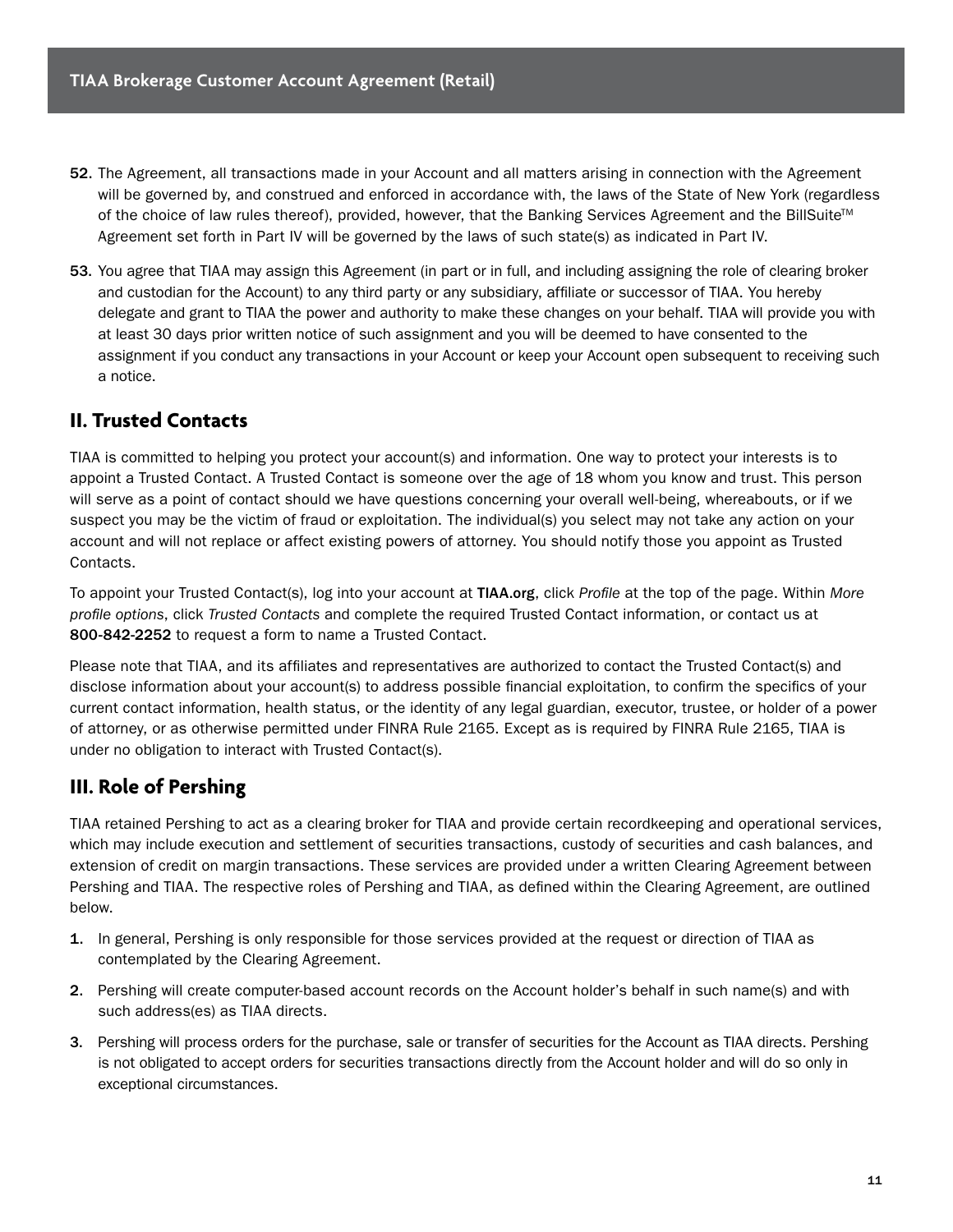- 4. Pershing will receive and deliver cash and securities for the Account and will record such receipts and deliveries according to information provided either by TIAA or directly, in writing, by the Account holder.
- 5. Pershing will hold in custody securities and cash received for the Account, and will collect and disburse dividends and interest and process reorganization and voting instructions with respect to securities held in custody. Pershing is responsible for the custody of cash and securities only after it comes into Pershing's physical possession or control.
- 6. Pershing will prepare and transmit to the Account holder or provide facilities to TIAA for the preparation and transmission of confirmations of trades. Pershing will prepare and transmit to the Account holder periodic Account statements summarizing the transaction history.
- 7. If TIAA opens a Margin Account for an Account holder, Pershing will loan the Account holder money for the purpose of purchasing or holding securities subject to the terms of Pershing's written Margin Agreement as set forth in Section III below or in a separate document and Pershing margin policies and applicable margin regulations. TIAA is responsible for obtaining the initial margin as required by Regulation T. Thereafter, Pershing will calculate the amount of maintenance margin required. Pershing will advise the Account holder of those requirements, usually through TIAA. Pershing will also calculate the interest charged on the debit balance, if any.
- 8. In connection with all of the functions that Pershing performs, Pershing maintains the books and records required by law and by business practice. Pershing will provide TIAA with written reports of all transactions processed for the Account to enable it to carry out its responsibilities under the Clearing Agreement. Pershing will assist the Account holder and TIAA with any discrepancies or errors that may occur in the processing of transactions for the Account.
- 9. PERSHING DOES NOT CONTROL, AUDIT OR OTHERWISE SUPERVISE THE ACTIVITIES OF TIAA OR ITS EMPLOYEES. PERSHING DOES NOT VERIFY INFORMATION PROVIDED BY TIAA REGARDING THE ACCOUNT OR TRANSACTIONS PROCESSED FOR THE ACCOUNT NOR UNDERTAKE RESPONSIBILITY FOR REVIEWING THE APPROPRIATENESS OF TRANSACTIONS ENTERED BY TIAA ON THE ACCOUNT HOLDER'S BEHALF. PERSHING MAY ACCEPT FROM TIAA, WITHOUT INQUIRY OR INVESTIGATION, (I) ORDERS FOR THE PURCHASE OR SALE OF SECURITIES AND OTHER PROPERTY ON MARGIN OR OTHERWISE, AND (II) OTHER INSTRUCTIONS CONCERNING YOUR ACCOUNTS. NOTICES TO YOU CONCERNING MARGIN REQUIREMENTS OR OTHER MATTERS RELATED TO YOU WILL GO THROUGH TIAA; HOWEVER, DIRECT CONTACT BY PERSHING MAY OCCUR IF MARKET CONDITIONS, TIME CONSTRAINTS OR OTHER CIRCUMSTANCES REQUIRE IT. PERSHING SHALL NOT BE RESPONSIBLE OR LIABLE FOR ANY ACTS OR OMISSIONS BY TIAA OR ITS EMPLOYEES. YOU UNDERSTAND THAT PERSHING PROVIDES NO INVESTMENT ADVICE NOR DOES PERSHING GIVE ADVICE OR OFFER ANY OPINION WITH RESPECT TO THE SUITABILITY OF ANY TRANSACTION OR ORDER. YOU UNDERSTAND THAT TIAA IS NOT ACTING AS THE AGENT OF PERSHING AND YOU AGREE THAT YOU WILL IN NO WAY HOLD PERSHING, ITS OTHER DIVISIONS, AND ITS OFFICERS, DIRECTORS AND AGENTS LIABLE FOR ANY TRADING LOSSES INCURRED BY YOU. YOU AUTHORIZE PERSHING TO ACT AS YOUR AGENT TO PURCHASE AND REDEEM FOR YOUR ACCOUNT SHARES OF THE FUNDS, AS PREVIOUSLY DEFINED, AND YOU AGREE THAT YOU SHALL NOT HOLD PERSHING, ITS OTHER DIVISIONS, AFFILIATES, OFFICERS, DIRECTORS OR AGENTS LIABLE FOR ANY TRADING LOSSES INCURRED.
- 10. The Clearing Agreement does not encompass transactions in commodities futures contracts or investments other than marketable securities, which Pershing normally processes on recognized exchanges and over-the-counter markets.
- 11. In furnishing its services under the Clearing Agreement, Pershing may use and rely upon the services of clearing agencies, automatic data processing vendors, proxy processing, transfer agents, securities pricing services and other similar organizations.
- 12. This statement addresses the basic allocation of functions regarding the handling of the Account. It is not meant as a definitive enumeration of every possible circumstance, but only as a general disclosure.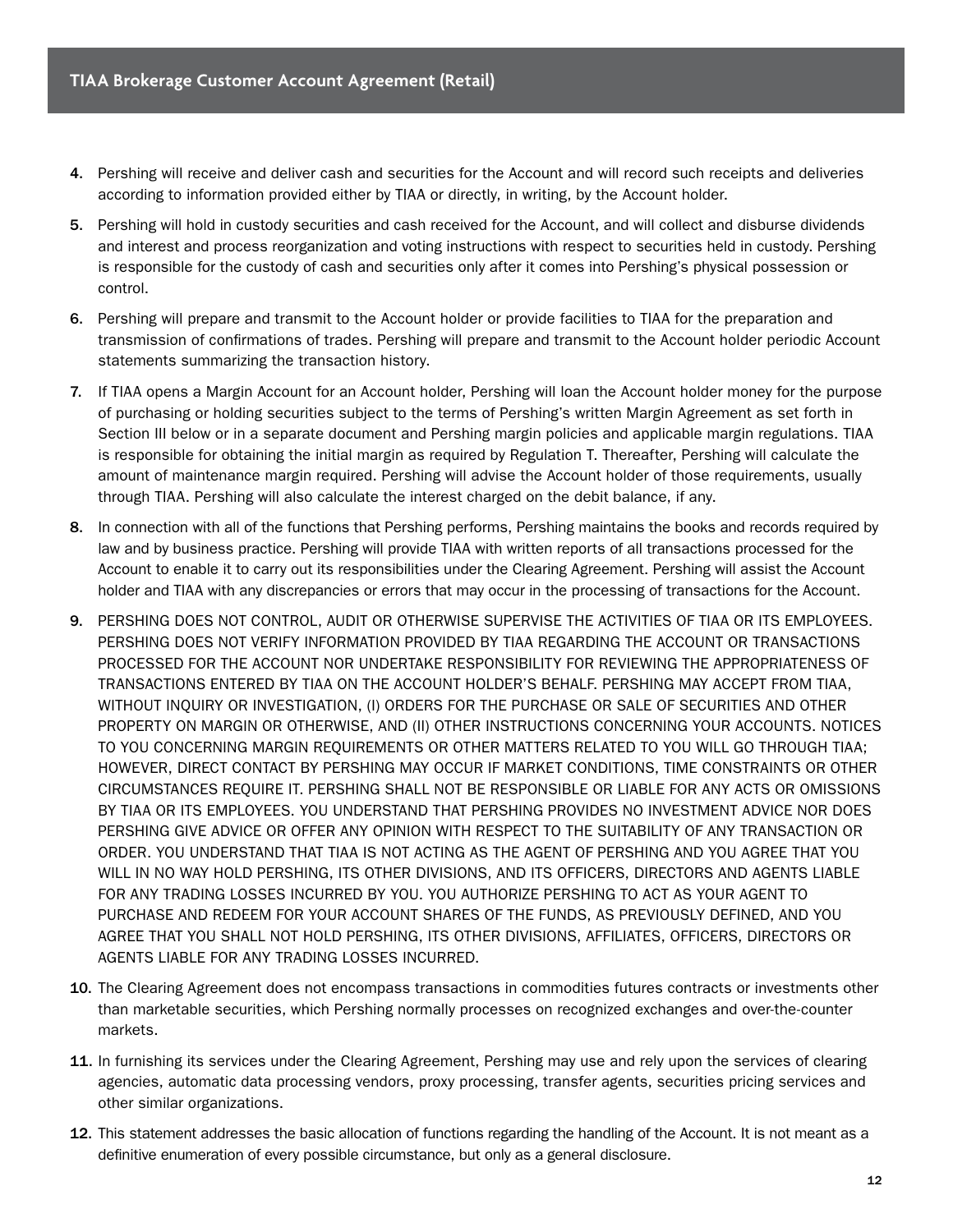#### **IV. Margin Agreement**

#### **General margin policies**

The amount of credit that may be extended by Pershing and the terms of such extension are governed by rules of the Federal Reserve Board and the Financial Industry Regulatory Authority. Within the guidelines of these rules and subject to adjustment required by changes in such rules and Pershing's business judgment, Pershing establishes certain policies with respect to Margin Accounts. If the market value of securities in a Margin Account declines, Pershing may require the deposit of additional collateral. Margin Account equity is the current market value of securities and cash deposited as security less the amount owed to Pershing for credit extended at its discretion. It is Pershing's general policy to require Margin Account holders to maintain equity in their Margin Accounts of the greater of 30% of the current market value or \$3.00 per share for common stock purchased on margin. Pershing applies other standards for other types of securities. For example, securities may be ineligible for margin credit from time to time. For information with respect to general margin maintenance policy as to municipal bonds, corporate bonds, listed United States Treasury notes and bonds, mutual funds and other securities, as well as information about the eligibility of particular securities for margin credit, please contact TIAA. Notwithstanding the above general policies, Pershing reserves the right, at its discretion, to require the deposit of additional collateral and to set required margin at a higher or lower amount with respect to particular accounts or classes of accounts as it deems necessary. In making this determination, Pershing may take into account various factors including, but not limited to, (i) issues as to your securities such as, among others, the liquidity of a position and concentrations of securities in an Account, (ii) considerations as to your status, including, but not limited to, a decline in creditworthiness, (iii) the size of the Account, (iv) the general condition of the market, (v) considerations as to the ability of Pershing to obtain financing, and (vi) regulatory interpretations or guidance. If the Account holder fails to meet a margin call in a timely manner, some or all of the Account holder's positions may be liquidated.

Please note that approval of margin privileges is subject to review by TIAA. To apply for margin privileges, please contact a TIAA Brokerage representative. The following terms and conditions shall govern all Margin Accounts:

- 1. You acknowledge that Margin Accounts, which allow the purchase of securities on credit, enable you to increase the buying power of your equity and thus increase the potential for profit or loss. A portion of the purchase price is deposited when buying securities on margin and Pershing extends credit for the remainder. You understand this loan appears as a debit balance on your monthly account statement. Pershing charges interest on the debit balance and requires you to maintain securities, cash or other property to secure repayment of funds advanced and interest due. You understand that interest will be charged for any credit extended to you for the purpose of buying, trading or carrying any securities, for any cash withdrawals made against the collateral of securities, or for any other extension of credit. When funds are paid in advance of settlement on the sale of securities, interest will be charged on such amount from date of payment until settlement date. In the event that any other charge is made to the Account for any reason, interest may be charged on the resulting debit balances. You authorize TIAA to transfer securities held in your cash Account to your Margin Account. Any assets in your Account that are eligible as margin will be transferred to your Margin Account upon the opening of your Margin Account. This transfer will only happen upon the opening of your Margin Account and that any further transfers will require you to communicate with TIAA to effect them.
- 2. All margin transactions shall be subject to the constitution, rules, regulations, customs and usages of the exchange or market and its clearing house, if any, where executed by Pershing or its agents, including its subsidiaries and affiliates.
- 3. For purposes of this Agreement, "securities and other property," as used herein, shall include, but not be limited to, money and securities of every kind and nature and all contracts and options relating thereto, whether for present or future delivery.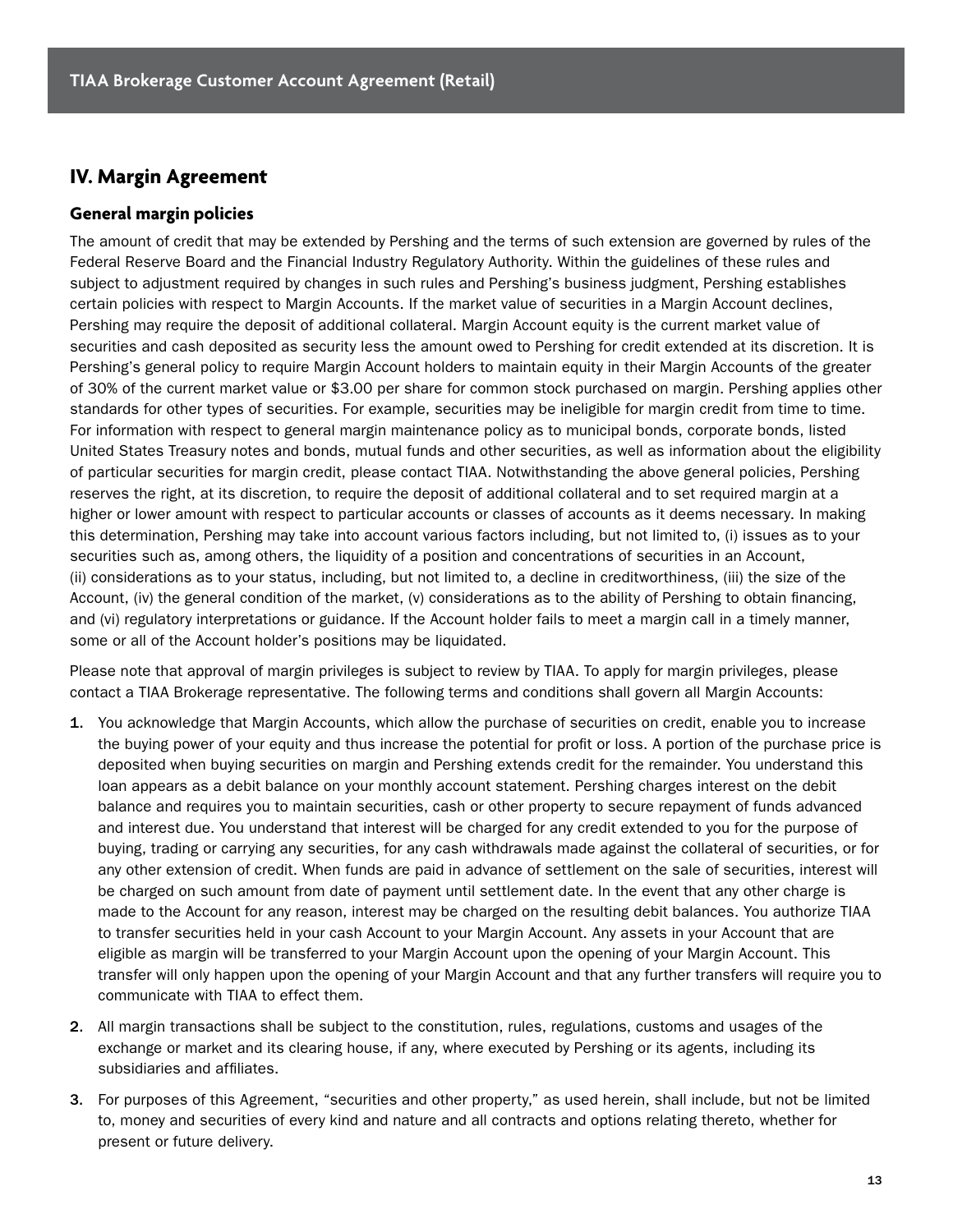- 4. All securities and other property which Pershing may at any time be carrying for you, or which may at any time be in Pershing's possession or under Pershing's control, shall be subject to a general lien and security interest in Pershing's favor for the discharge of all your indebtedness and other obligations to Pershing, without regard to Pershing having made any advances in connection with such securities and other property and without regard to the number of Accounts you may have with Pershing. In enforcing its lien, Pershing shall have the discretion to determine which securities and property are to be sold and which contracts are to be closed. Securities and other property held in your retirement Account(s) maintained by Pershing, which may include IRAs or qualified plans, are not subject to this general lien and such securities or other property may only be used to satisfy the undersigned's indebtedness or other obligations to TIAA and/or Pershing related to your retirement Account(s).
- 5. If, at Pershing's discretion, Pershing considers it necessary for Pershing's protection to require additional collateral or in the event that a petition in bankruptcy or for appointment of a receiver is filed by or against you, or an attachment is levied against your accounts, or in the event of your death, Pershing shall have the right to sell any or all securities, commodities and other property in the Accounts Pershing has established for you, whether carried individually or jointly with others, to buy any or all securities, commodities and other property which may be short in such Accounts, to cancel any open orders, and to close any or all outstanding contracts, all without demand for margin or additional margin, notice of sale or purchase or other notice or advertisement. Any such sales or purchases may be made at Pershing's discretion on any exchange or other market where such business is usually transacted, or at a public auction or private sale and Pershing may be the purchaser for its own Account. It is understood that a prior demand, or call, or prior notice of the time and place of such sale or purchase shall not be considered a waiver of Pershing's right to sell or buy without demand or notice.
- 6. You shall at all times be liable for the payment upon demand of any debit balance or other obligations owing in any of your Accounts, and shall be liable to Pershing for any deficiency remaining in any such Accounts in the event of the liquidation thereof, in whole or in part, by either Pershing or you; and you shall make payments of such obligations and indebtedness upon demand. The reasonable cost and expense of collection of the debit balance, recovery of securities and any unpaid deficiency in your Accounts with Pershing, including, but not limited to, attorney's fees incurred and payable or paid by Pershing shall be payable to Pershing by you.
- 7. All securities and other property now or hereafter held, carried or maintained by Pershing in its possession in any of your Accounts may be pledged, repledged, hypothecated or rehypothecated by Pershing from time to time, without notice to you, either separately or in common with other such securities and other property for any amount due in the Accounts, or for any greater amount, and Pershing may do so without retaining into its possession or control for delivery a like amount of similar securities or other property.
- 8. You will at all times maintain such securities and other property in the Accounts for margin purposes as Pershing shall require from time to time via a margin call or other request, and the monthly debit balances or adjusted balances in the Accounts with Pershing shall be charged, in accordance with Pershing practice, with interest at a rate permitted by laws of the State of New York. The interest charge made to the Account at the close of a charge period will be added to the opening balance for the next charge period unless paid.
- 9. You acknowledge receipt of the Disclosure Statement that explains the conditions under which interest can be charged to the Account, the annual rate of interest, how debit balances are determined and the methods of computing interest.
- 10. In regard to margin calls, whether for maintenance or any other margin call, in lieu of immediate liquidations, Pershing, through TIAA, may permit you a period of time to satisfy a call. This time period shall not in any way waive or diminish Pershing's right, in its sole discretion, to shorten the time period in which you must satisfy the call, including one already outstanding, or to demand that a call be satisfied immediately. Nor does such practice waive or diminish the right of Pershing and/or TIAA to sell out positions to satisfy the call, which can be as high as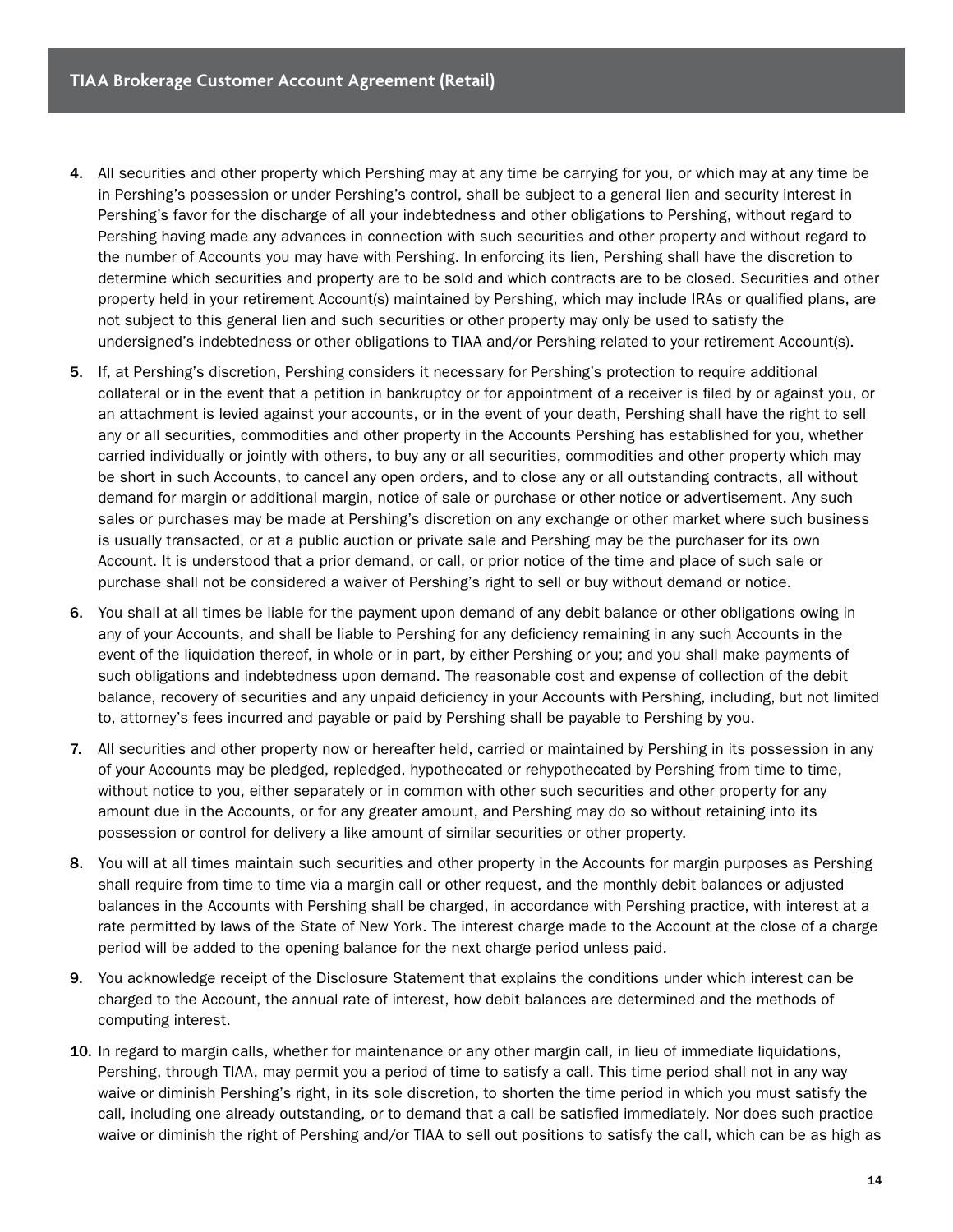the full indebtedness owed. Margin requirements may be established and changed by Pershing, at its sole discretion and judgment, without notice to you. You should contact TIAA for the latest information on margin requirements.

- 11. Pershing and/or TIAA may exchange credit information about you with others. Pershing and/or TIAA may request a credit report, and upon request, Pershing and/or TIAA will state the name and address of the consumer reporting agency that furnished it. If Pershing and/or TIAA extends, updates or renews your credit, Pershing and/or TIAA may request a new credit report without notice to you.
- 12. If this is a Margin Agreement for a trust or other similar fiduciary account, you certify that the use of a Margin Account and the borrowing and lending of securities is authorized by the trust instrument and/or applicable law.
- 13. You agree that TIAA is a third-party beneficiary under the terms and conditions of the Margin Agreement and that any rights that Pershing has under this Margin Agreement, including, but not limited to, the right to collect any debit balance or other obligations owing in any of the Accounts, may be assigned to TIAA so that TIAA may collect from the Account holder independently or jointly with Pershing or enforce any other rights granted to Pershing under this Agreement.
- 14. This Agreement cannot be modified by conduct and no failure on the part of Pershing at any time to enforce its rights hereunder to the greatest extent permitted shall in any way be deemed to waive, modify or relax all of the rights granted to Pershing herein, including those rights vested in Pershing to deal with collateral on all loans advanced to the Account holder.
- 15. By signing the Account Application, you acknowledge that securities not fully paid for by you may be loaned to Pershing or loaned out to others, and as permitted by law, certain securities in your Account may be used for, among other things, settling short sales and lending the securities for short sales, and as a result Pershing and TIAA may receive compensation in connection therewith. Pershing and TIAA do not lend fully paid-for securities without your written permission. Fully paid-for securities held in a cash Account (unless otherwise agreed in a separate written agreement) and fully paid-for securities held in a Margin Account in which there is no debit balance are not loaned. Account owner(s) should contact TIAA with any questions.
- 16. In the event your securities have been loaned by Pershing on the record date of a shareholder vote involving those securities, you agree that your vote may be reduced to reflect the total amount of your securities loaned by Pershing.

## **V. Interest Rate Disclosure Pursuant to Section 10b-16 of the Securities and Exchange Act of 1934**

The following information applies to charges in connection with any credit that we may extend to you.

For Margin Accounts, interest will be charged on any credit extended to you for the purpose of purchasing, carrying or trading in securities. The annualized rate of interest will be based on the amount of the debit balance during the interest calculation period. The rates are subject to revision without notice, in accordance with any changes in the Pershing Base Lending Rate. Interest rates charged on any debit balances in cash Accounts or credit extended in Margin Accounts may be up to 3.00 percentage points above the Pershing Base Lending Rate. The Pershing Base Lending Rate will be set with reference to commercially recognized interest rates, industry conditions relating to the extension of credit and general credit market conditions. The Pershing Base Lending Rate will change without prior notice. When the Pershing Base Lending Rate changes during an interest period, interest will be calculated according to the number of days each rate is in effect during that period. If the rate of interest charged to you is changed for any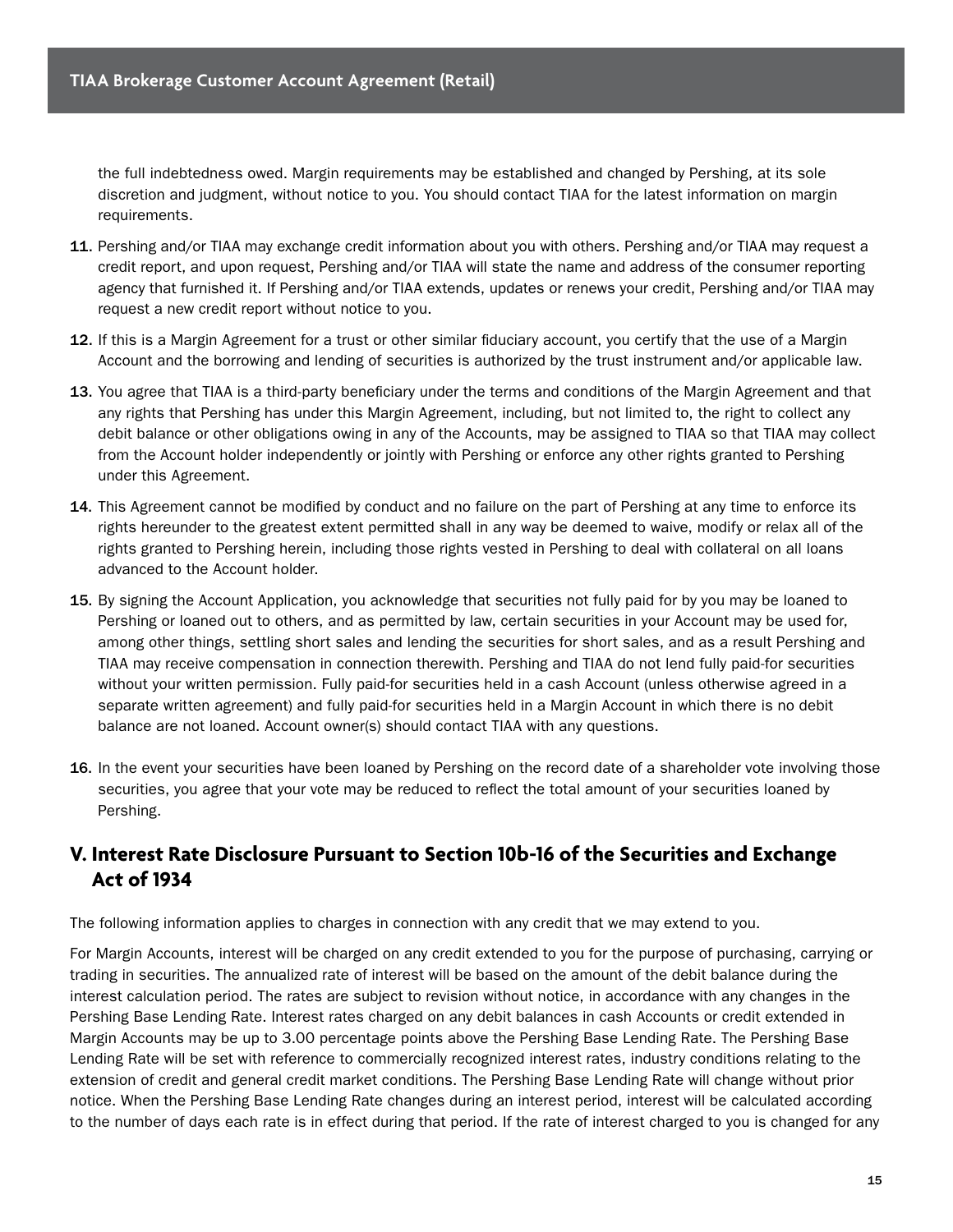other reason, you will be notified at least 30 days in advance. Interest period begins on the 20th of each month and ends on the 19th of the following month. Accordingly, the interest charges for the period as shown on your monthly statement are based only on the daily net debit and credit balances for the interest period.

The method of interest computation is as follows. At the close of each interest period during which credit was extended to you, an interest charge is computed by multiplying the average daily debit balance by the applicable schedule rate and by the number of days during which a debit balance was outstanding, and then dividing by 360. If there has been a change in the Pershing Base Lending Rate, separate computations will be made with respect to each rate of charge for the appropriate number of days at each rate during the interest period. The interest charge for credit made to your Account at the close of the interest period is added to the opening debit balance for the next interest period, unless paid.

With the exception of credit balances in your short Account, all other credit and debit balances in all of your Accounts will be combined daily and interest will be charged on the resulting average daily net debit balances for the interest period. If there is a debit in the cash Account (type 1) and there is a Margin Account (type 2), interest will be calculated on the combined debit balance and charged to the Margin Account. Any credit balance in the short Account is disregarded because such credit collateralizes the stock borrowed for delivery against the short sale.

Such credit is disregarded even if you should be long in the same position in your Margin Account (i.e., short against the box). If the security that you sold short (or sold short against the box) appreciates in market price over the selling price, interest will be charged on the appreciation in value. Correspondingly, if the security that you sold short depreciates in market price, the interest charged will be reduced since your average debit balance will decline. This practice is known as "marking-to-market." The daily closing price is used to determine any appreciation or depreciation of the security sold short.

If your Account is short shares of stock on the record date of a dividend or other distribution, however such short position occurs, your Account will be charged the amount of dividend or other distribution on the following Business Day.

#### **Interest rate table**

| Average Debit Balance | Interest Rate Above Pershing Base Lending Rate |  |  |
|-----------------------|------------------------------------------------|--|--|
| $$0 - $9,999$         | 1.25%                                          |  |  |
| $$10,000 - $29,999$   | 0.75%                                          |  |  |
| \$30,000 - \$49,999   | 0.50%                                          |  |  |
| $$50,000 +$           | 0.25%                                          |  |  |

### **VI. Cash Solutions Account**

An Account with Cash Solutions features consists of three parts: (a) a conventional brokerage Account which is either a cash or Margin Account, or both; (b) access to funds in the Account via Cards, Checks and ACH Transactions; and (c) a choice of Funds. Enrollment in the Cash Solutions feature is through an additional and separate application. Full terms, conditions and fee schedule can be reviewed within the Cash Solutions Account Terms and Conditions.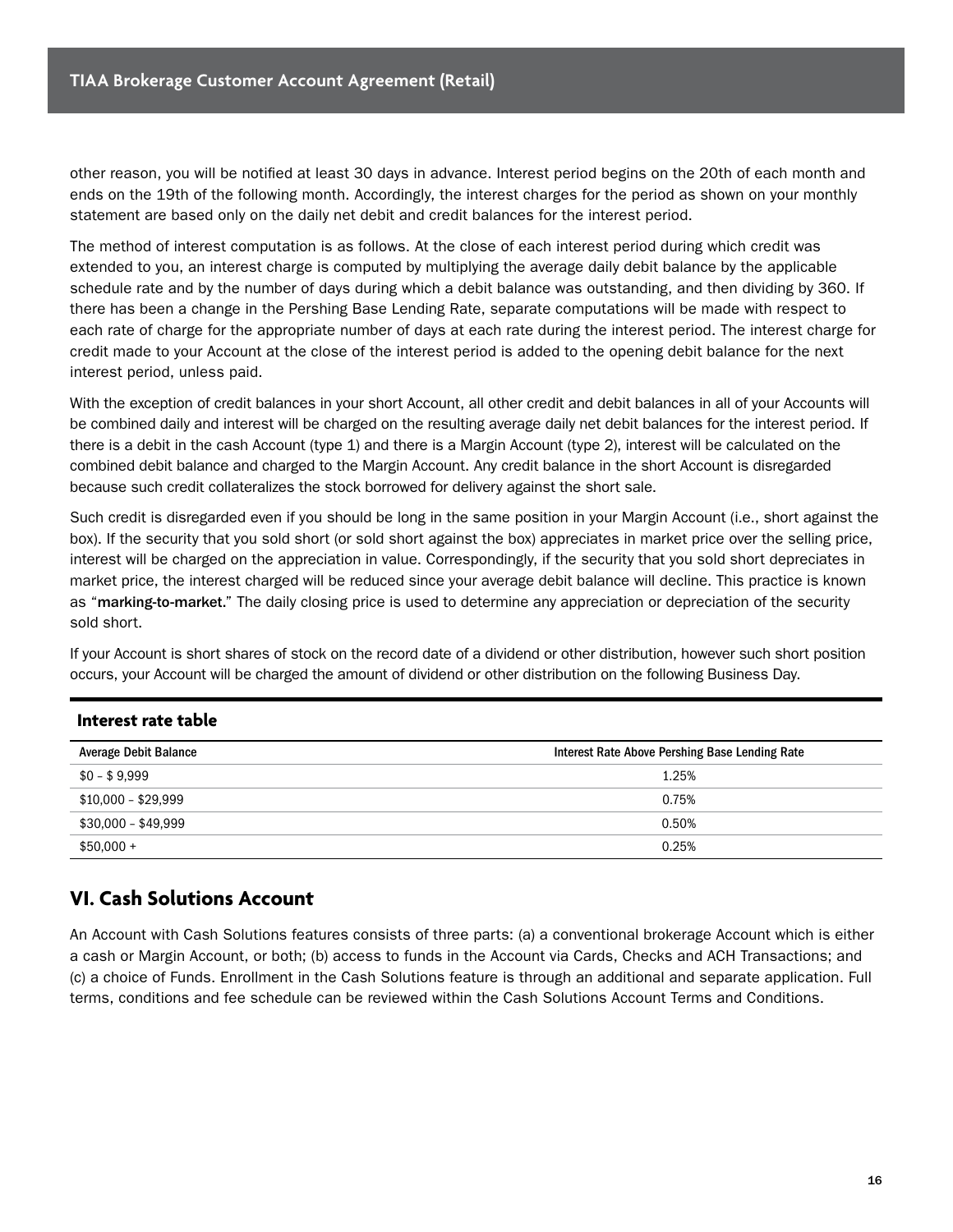## **VII. Commission and fee schedule**

#### **Equities and Exchange-Traded Funds (ETFs) (All commissions and fees are per transaction, unless otherwise indicated.)**

|                                                                           | Online/Mobile<br>TIAA.org/brokerage                                                                                                                                                                                                                                                                          | Automated Telephone System (ATS)<br>800-842-2252                                               | <b>Client Service Assistance</b><br>800-842-2252 |  |
|---------------------------------------------------------------------------|--------------------------------------------------------------------------------------------------------------------------------------------------------------------------------------------------------------------------------------------------------------------------------------------------------------|------------------------------------------------------------------------------------------------|--------------------------------------------------|--|
| <b>Equity and Transaction-Fee ETFs</b>                                    | No charge                                                                                                                                                                                                                                                                                                    | \$35                                                                                           | \$55                                             |  |
| No-Transaction-Fee (NTF) ETFs                                             |                                                                                                                                                                                                                                                                                                              | ■ NTF-eligible ETFs will have a \$0.00 commission, regardless of order size or holding period. |                                                  |  |
|                                                                           | Any ETF shares purchased prior to January 26, 2018, and now identified as an NTF ETF will still be charged a<br>commission when the shares are sold, when placing the trade through the ATS or Client Service Assistance.                                                                                    |                                                                                                |                                                  |  |
|                                                                           | A commission will be charged for NTF ETFs sold prior to settlement.                                                                                                                                                                                                                                          |                                                                                                |                                                  |  |
|                                                                           | • NTF-eligible ETFs should not be purchased on margin. If purchased on margin, the ETF is no longer<br>NTF eligible.                                                                                                                                                                                         |                                                                                                |                                                  |  |
|                                                                           | ■ NTF-eligible ETFs can be moved to margin after 30 days.                                                                                                                                                                                                                                                    |                                                                                                |                                                  |  |
| Equity notes                                                              | ■ Fees shown reflect stock prices greater than \$1 per share. Orders to buy shares priced under \$1, restricted<br>shares, non-permitted Cannabis Related Business (CRB) securities, foreign securities, privately held<br>securities, shares without a market price or both a bid/ask will not be accepted. |                                                                                                |                                                  |  |
|                                                                           | • Orders to sell shares priced under \$1 are handled via Client Service Assistance at the online commission<br>rate, given above, based on eligibility.                                                                                                                                                      |                                                                                                |                                                  |  |
| Financial Transaction Tax (FTT)<br>Ordinary and ADR                       | All opening transactions in FTT-eligible companies from the following countries will be subject to the FTT<br>tax rate:                                                                                                                                                                                      |                                                                                                |                                                  |  |
|                                                                           | French FTT at a rate of 0.30% of the total transaction cost.                                                                                                                                                                                                                                                 |                                                                                                |                                                  |  |
|                                                                           |                                                                                                                                                                                                                                                                                                              | • Italian FTT at a rate between 0.10% and 0.20% of the total transaction cost.                 |                                                  |  |
|                                                                           | Spanish FTT at a rate of 0.20% of the total transaction cost.                                                                                                                                                                                                                                                |                                                                                                |                                                  |  |
| ADR agent servicing fee                                                   | ■ Fee will generally range from \$0.01 to \$0.03 per share. Amounts will differ by ADR. Please refer to the ADR<br>prospectus for specific fee and other information.                                                                                                                                        |                                                                                                |                                                  |  |
| Securities and Exchange<br>Commission (SEC) section 31<br>transaction fee | ■ Varies per transaction. Visit SEC.gov for the current rate.                                                                                                                                                                                                                                                |                                                                                                |                                                  |  |

#### **Fixed income (Bonds and CDs are available for purchase online. For assistance, call 800-842-2252.)** U.S. Treasury Securities New issues (primary, at auction) \$50 per transaction Existing issues (secondary, already trading) | \$1 per \$1,000 face amount (\$50 minimum) Other Fixed Income Municipal Bonds, Government Agency Bonds,  $$50 + $2$  per bond

| Unlisted (Over-the-counter, or OTC) Corporate<br>Bonds, and Mortgage-backed Securities <sup>1</sup> |                                                                                         |
|-----------------------------------------------------------------------------------------------------|-----------------------------------------------------------------------------------------|
| Certificates of Deposit-New Issues                                                                  | Purchase minimums of \$5,000, no commission (interest rate reflects issuing bank's fee) |

1. TIAA may execute certain fixed-income transactions for your Account on either an agency or principal basis. If we execute on an agency basis, the commissions listed above will apply. If we execute on a principal basis, we will sell a fixed-income product to you (or buy it from you), which we contemporaneously purchase from (or sell to) a dealer. If so, the net compensation earned by TIAA will include a mark-up. If we sell a fixed-income product to you, the mark-up is the difference between the sales price to you and the price we pay to purchase the product from a dealer. If we buy a fixed-income product from you, the mark-up is the difference between the sales price to the dealer and the price we pay to purchase the security from you.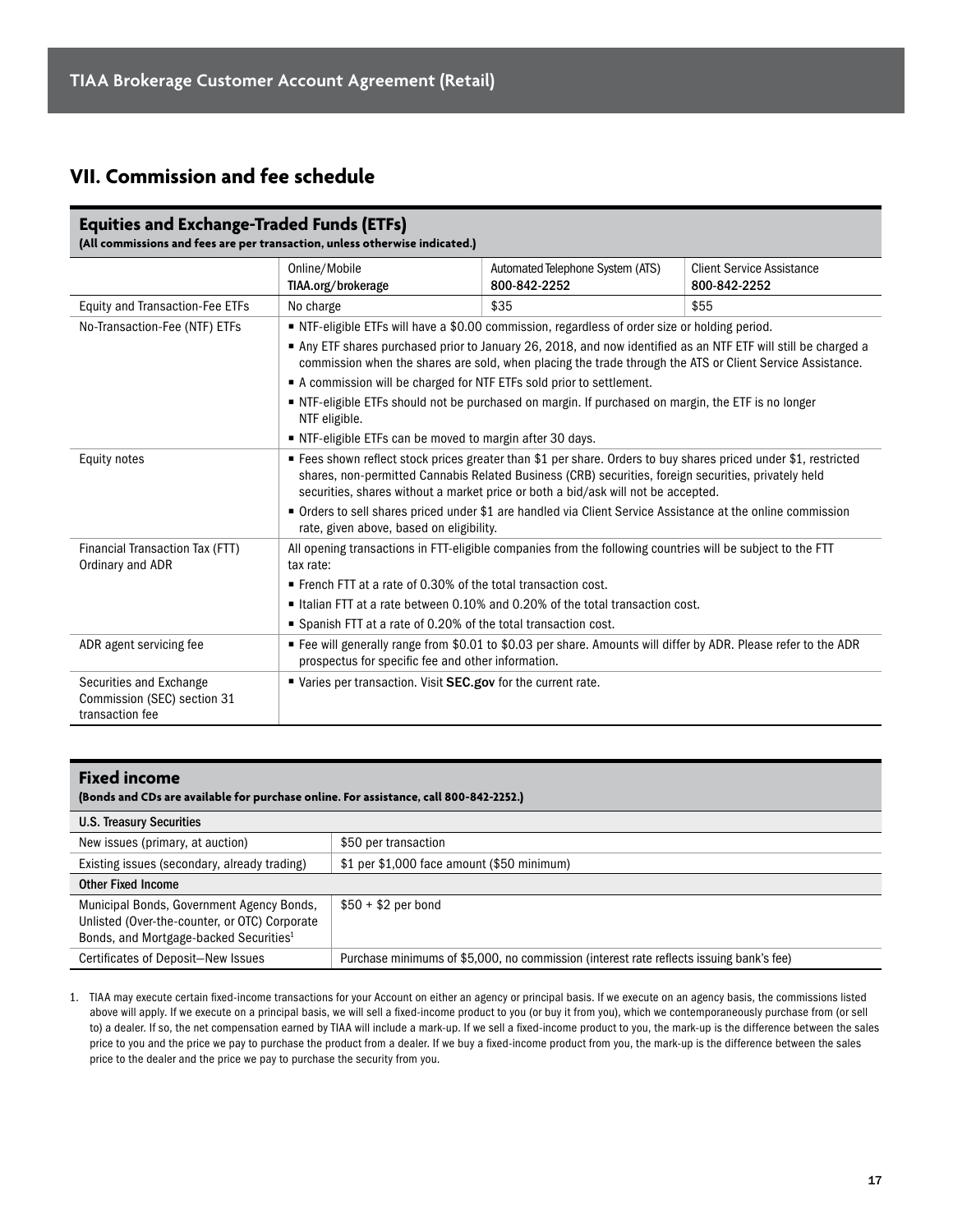## **VII. Commission and Fee Schedule (continued)**

| <b>Options</b><br>(All commissions and fees are per transaction, unless otherwise indicated.) |                                                                                |                                                  |                                                  |
|-----------------------------------------------------------------------------------------------|--------------------------------------------------------------------------------|--------------------------------------------------|--------------------------------------------------|
|                                                                                               | Online/Mobile<br>TIAA.org/brokerage                                            | Automated Telephone System (ATS)<br>800-842-2252 | <b>Client Service Assistance</b><br>800-842-2252 |
| Commissions and fees                                                                          | No charge                                                                      | $$35 + $2.00$ per contract                       | $$55 + $2.50$ per contract                       |
| Options exercise/assignment                                                                   | \$25                                                                           | \$25                                             | \$25                                             |
| Options regulatory fee                                                                        | Varies by contract. Visit https://www.theocc.com for the current fee schedule. |                                                  |                                                  |

| <b>Mutual funds</b>            |                                                                                                                                                                                                                                                                                                                |
|--------------------------------|----------------------------------------------------------------------------------------------------------------------------------------------------------------------------------------------------------------------------------------------------------------------------------------------------------------|
| No-Transaction-Fee (NTF) Funds | • Minimum initial investment for NTF mutual funds: The greater of either the listed amount in the fund's<br>prospectus or \$500. Purchases below the stated minimum will be charged the appropriate<br>transaction fee.                                                                                        |
|                                | Additional investments of NTF funds: The greater of either the listed amount in the fund's prospectus or<br>\$100. Transactions of NTF funds for amounts less than \$500 will be subject to the appropriate<br>transaction fee. Systematic (automatic recurring or dollar cost averaging) orders are excluded. |
|                                | • Different minimums may apply for managed accounts.                                                                                                                                                                                                                                                           |
|                                | ■ Systematic (automatic recurring or dollar cost averaging) orders, no fee; minimum transaction of \$100.                                                                                                                                                                                                      |
|                                | • Short-term redemption fee: \$50 minimum for shares held less than six months (waived for shares<br>transferred from another brokerage firm or financial institution). Additional redemption fees may apply as<br>set forth in each fund's prospectus.                                                        |
| Transaction-Fee (TF) Funds     | ■ Transaction fee, regardless of order size:                                                                                                                                                                                                                                                                   |
|                                | $-$ \$50 per trade                                                                                                                                                                                                                                                                                             |
|                                | $-$ \$35 per trade for customers that receive a financial planning solution from their Wealth Management Advisor.                                                                                                                                                                                              |
|                                | • Minimum initial investment for mutual funds: The greater of either the listed amount in the fund's<br>prospectus or \$500.                                                                                                                                                                                   |
|                                | ■ Additional investments: The greater of either the listed amount in the fund's prospectus or \$100.                                                                                                                                                                                                           |
|                                | • Different minimums apply for managed accounts.                                                                                                                                                                                                                                                               |
|                                | Systematic (automatic recurring or dollar cost averaging) orders, no fee; minimum transaction of \$100.                                                                                                                                                                                                        |

#### **Account maintenance fees (All fees are per transaction, unless otherwise indicated.)**

| It was a complete the complete of the complete state of the complete of                                    |                                                          |
|------------------------------------------------------------------------------------------------------------|----------------------------------------------------------|
| Account research                                                                                           | \$20 per hour                                            |
| ACH return fee                                                                                             | \$25                                                     |
| Alternate investment transaction/processing fee                                                            | \$50                                                     |
| Certificate cancellation fee for certificates deposited<br>outside of the transfer agent                   | \$3+ (pass-through fee, varies by transfer agent)        |
| Custody/safekeeping fee for physical securities<br>(Excludes ADRs held with domestic custodian bank)       | \$10 per account, per position, per month                |
| Direct registration system (DRS) incoming transfer<br>fee-shares sent directly from some transfer agents   | \$15 - \$20 (pass-through fee, varies by transfer agent) |
| Direct registration system (DRS) outgoing transfer<br>fee-shares sent directly back to the transfer agent* | \$30 per security, per account                           |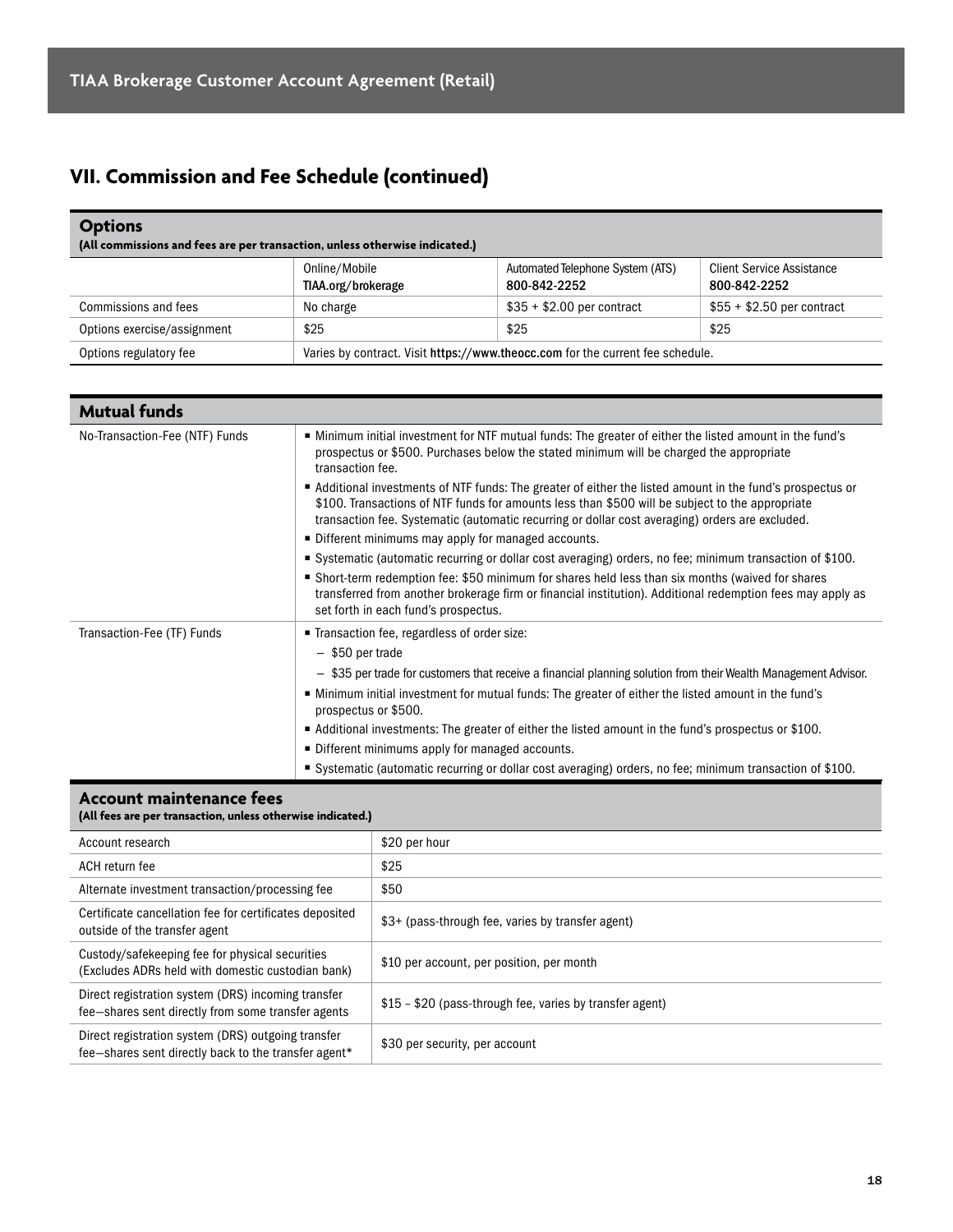## **VII. Commission and fee schedule (continued)**

| Account maintenance fees (continued)<br>(All fees are per transaction, unless otherwise indicated.) |                                                                                                                   |
|-----------------------------------------------------------------------------------------------------|-------------------------------------------------------------------------------------------------------------------|
| Foreign account fee (Non-US address)                                                                | \$50 per year for each account that maintained a balance, position or had a form 1042-S<br>reportable transaction |
| Foreign securities                                                                                  | Up to \$125 for each order (not applicable to American Depositary Receipts) +<br>transaction fees and commission  |
| Foreign security receive and deliver fee                                                            | \$75                                                                                                              |
| Incoming account transfer/IRA termination/account<br>closure fee                                    | Varies by sender (pass-through fee)                                                                               |
| International overnight check delivery fee                                                          | \$28                                                                                                              |
| IRA termination fee**                                                                               | \$130                                                                                                             |
| Margin extensions                                                                                   | \$15                                                                                                              |
| NSF/return check deposit fee                                                                        | \$25                                                                                                              |
| Outgoing wired funds fee                                                                            | \$25 (waived for account in an advisory program)                                                                  |
| Overnight check delivery fee                                                                        | \$12                                                                                                              |
| Post-effective reorganizations-Voluntary                                                            | \$75                                                                                                              |
| Reorganizations-Voluntary                                                                           | \$25                                                                                                              |
| Saturday delivery-overnight check delivery fee                                                      | \$18                                                                                                              |
| Special product fee-Registered REITs                                                                | \$35 per position, charged at transfer and then annually                                                          |
| Special product fee-Unregistered REITs                                                              | \$125 per position, charged at transfer and then annually                                                         |
| Stop-payment order fee                                                                              | \$15                                                                                                              |
| Transfers of gifted securities or checks mailed regular<br>delivery*                                | No charge                                                                                                         |
| Transfers-Accommodation*                                                                            | \$80 per transfer                                                                                                 |
| Transfers-Automated Clearing House (ACH)                                                            | No charge                                                                                                         |
| Transfers-GNMA, Restricted, Legal*                                                                  | \$140 per transfer                                                                                                |
| Transfers-Outgoing full account*                                                                    | \$50 per transfer, no charge for partial transfers                                                                |
| Transfers-Register, transfer and ship*                                                              | \$80 per transfer, plus any third-party charges, including a DTCC charge of \$500                                 |
| Unrelated Business Taxable Income (UBTI) Tax Return<br>(IRS Form 990-T) Processing                  | \$200 per tax return filed                                                                                        |

\* Checks in the amount of \$250,000 or more for transfers or payments will be sent via overnight delivery and a delivery fee of \$12 will be charged to the account.

\*\* Termination fee does not apply to the TIAA IRA or Investment Solutions IRA self-directed brokerage account, or if the assets from a TIAA IRA account are transferred to a new or existing TIAA IRA account.

#### **Foreign currency deposit fee "Free credit balance interest charge"**

**(Monthly rate subject to change. Call TIAA Brokerage for current rates.)**

| Currency            | Rate for balance below<br>daily exception balance | Daily exception balance | Rate for balance above<br>daily exception |
|---------------------|---------------------------------------------------|-------------------------|-------------------------------------------|
| Swiss Franc (CHF)   | 2.00%                                             | \$100,000               | 4.25%                                     |
| Danish Krone (DKK)  | 1.30%                                             | \$1,000,000             | 1.80%                                     |
| Swedish Krona (SEK) | .85%                                              | \$2,000,000             | 1.25%                                     |
| Euro (EUR)          | .80%                                              | \$86,000                | 1.05%                                     |
| Japanese Yen (JPY)  | .40%                                              | \$100,000,000           | .65%                                      |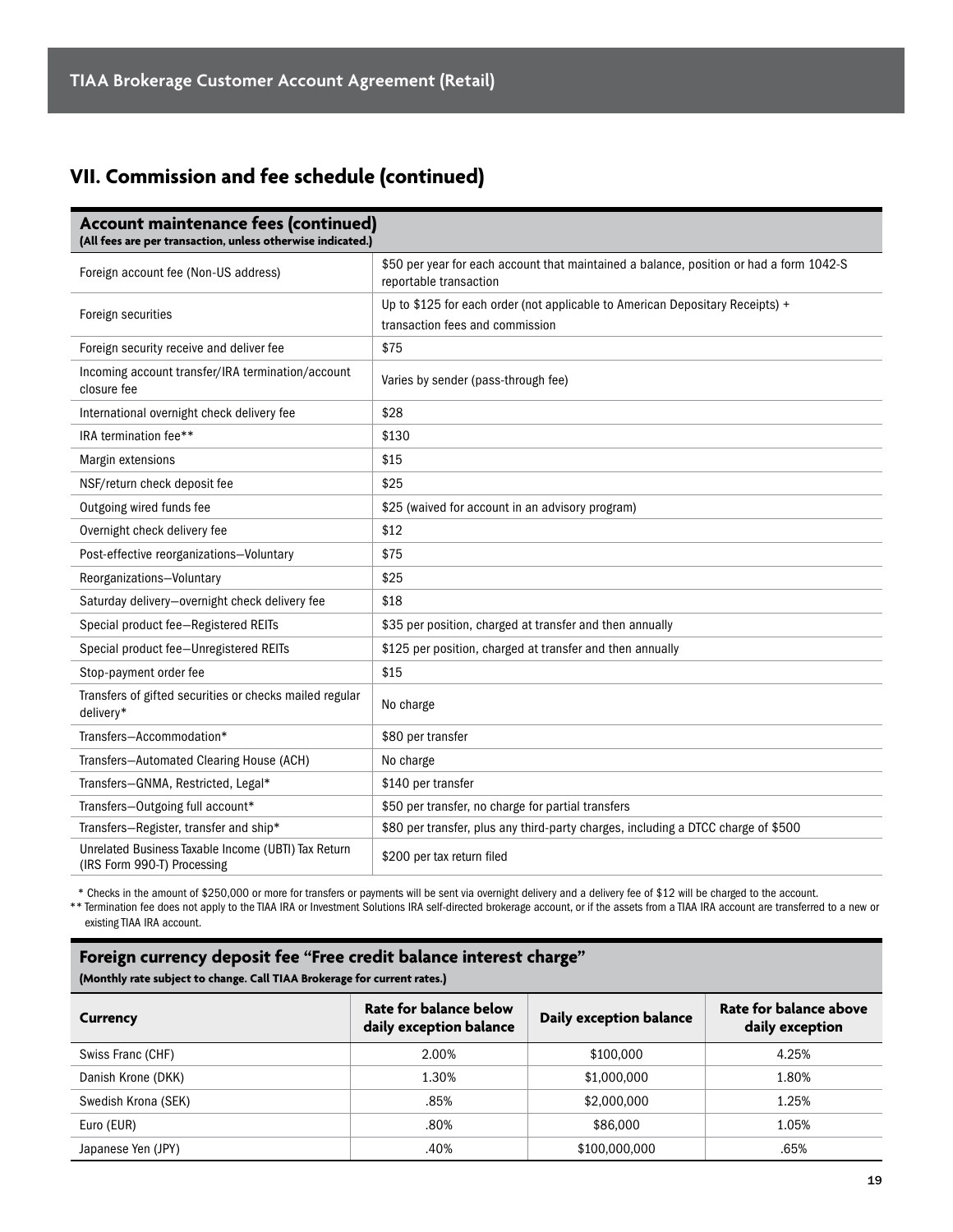## **VII. Commission and Fee Schedule (continued)**

| <b>Retail Brokerage IRA Resource Checking</b><br>(All fees are per transaction, unless otherwise indicated.) |                 |  |
|--------------------------------------------------------------------------------------------------------------|-----------------|--|
| Copy of cancelled check                                                                                      | \$3.75 per copy |  |
| NSF/return check fee                                                                                         | \$25            |  |
| Stop payment fee                                                                                             | \$25            |  |

#### **Cash Solutions Account (CSA)**

**(All fees are per account and per transaction, unless otherwise indicated.)**

|                                                                                                              | <b>Silver Tier</b> | <b>Gold Tier</b>                         | <b>Platinum Tier</b>                    |
|--------------------------------------------------------------------------------------------------------------|--------------------|------------------------------------------|-----------------------------------------|
| Annual fee                                                                                                   | \$25               | \$95                                     | \$145                                   |
| ATM withdrawal fee Visa <sup>®</sup> or Plus <sup>®</sup><br>(PNC Bank or Allpoint <sup>®</sup> Network)     | N/A                | None                                     | None                                    |
| ATM out-of-network fee<br>(ATM not on PNC Bank or Allpoint® Network)                                         | N/A                | None                                     | None                                    |
| ATM out-of-network surcharge fee*<br>(charged by ATM owner not on PNC Bank or Allpoint <sup>®</sup> Network) | N/A                | Various                                  | Various                                 |
| <b>Bill payment through BillSuite</b>                                                                        | Free               | Free                                     | Free                                    |
| Business style check reorder                                                                                 | \$50               | \$50                                     | \$50                                    |
| Business style checks-initial order, includes binder                                                         | \$60               | \$60                                     | \$60                                    |
| Business style checks-replacement binder                                                                     | N/A                | N/A                                      | \$20                                    |
| Cash advance fee (non-ATM)                                                                                   | N/A                | .25% of transaction<br>$($2.50$ minimum) | .25% of transaction<br>(\$2.50 minimum) |
| Check reorder                                                                                                | \$15               | \$10                                     | Free                                    |
| Copy of paid check online                                                                                    | None               | None                                     | None                                    |
| Copy of paid checks or Visa <sup>®</sup> draft                                                               | \$3.75 per copy    | \$3.75 per copy                          | \$3.75 per copy                         |
| CSA checks and debit card-overnight delivery                                                                 | \$40               | \$40                                     | \$40                                    |
| Foreign transaction fee<br>(Visa® fee for transactions performed outside the U.S.)                           | N/A                | 1% of transaction                        | 1% of transaction                       |
| Initial check order (includes checkbook cover,<br>check register, deposit tickets and 40 checks)             | Free               | Free                                     | Free                                    |
| Letter with checking account information                                                                     | None               | None                                     | None                                    |
| Lost or stolen checkbook replacement                                                                         | \$25               | \$25                                     | \$25                                    |
| MobileWallet vendor additional transaction charges                                                           | N/A                | None                                     | None                                    |
| Returned check or automated clearing house (ACH)<br>Transaction (for any reason)                             | \$25               | \$25                                     | \$25                                    |
| RewardSuite™                                                                                                 | N/A                | None                                     | None                                    |
| Stop payments (on checks)                                                                                    | \$25               | \$25                                     | Free                                    |

\*Surcharge may be imposed for ATM usage including transactions and balance inquiries.

Note: Silver Tier annual fee is waived for accounts that have \$25,000 or more in average month-end closing cash sweep balances.